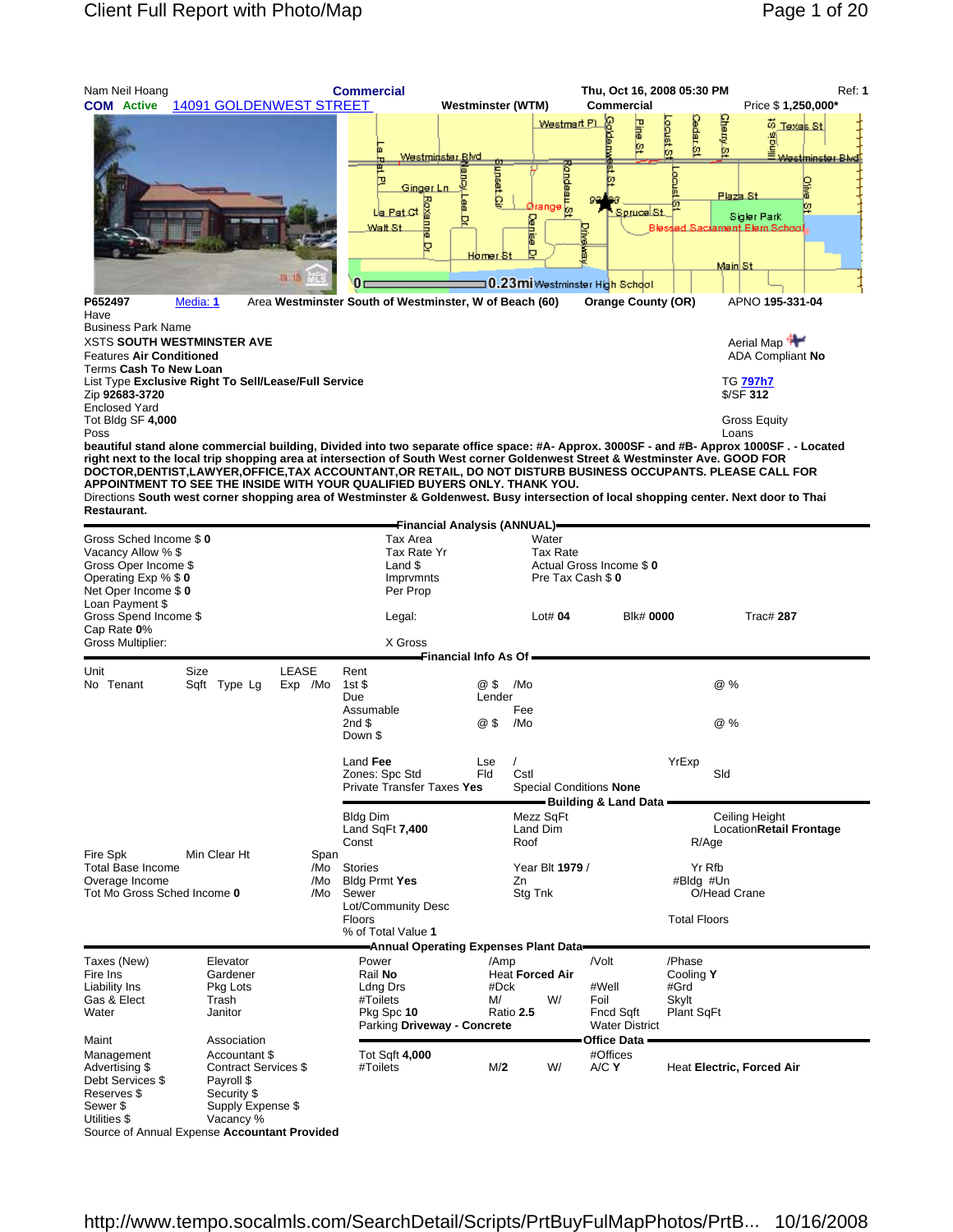| ntal | ı<br>0 |
|------|--------|
|      |        |

|                             | Total \$0               |                               | <b>Contact Information-</b>     |                                                   |
|-----------------------------|-------------------------|-------------------------------|---------------------------------|---------------------------------------------------|
| This Report was created by: |                         |                               |                                 |                                                   |
| Agent: Nam Neil<br>Hoang    | Phone: 714-289-<br>2254 | Mobile Ph: 714-686-1761       | Pager: 714-686-1761             |                                                   |
| Office: Mac 1<br>Fundina    | Fax: 714-636-1978       | Email:<br>neilhoang@yahoo.com | Website:<br>www.BestHomeINC.com | <b>Blog WSite</b><br>www.TravelVietnamNetwork.com |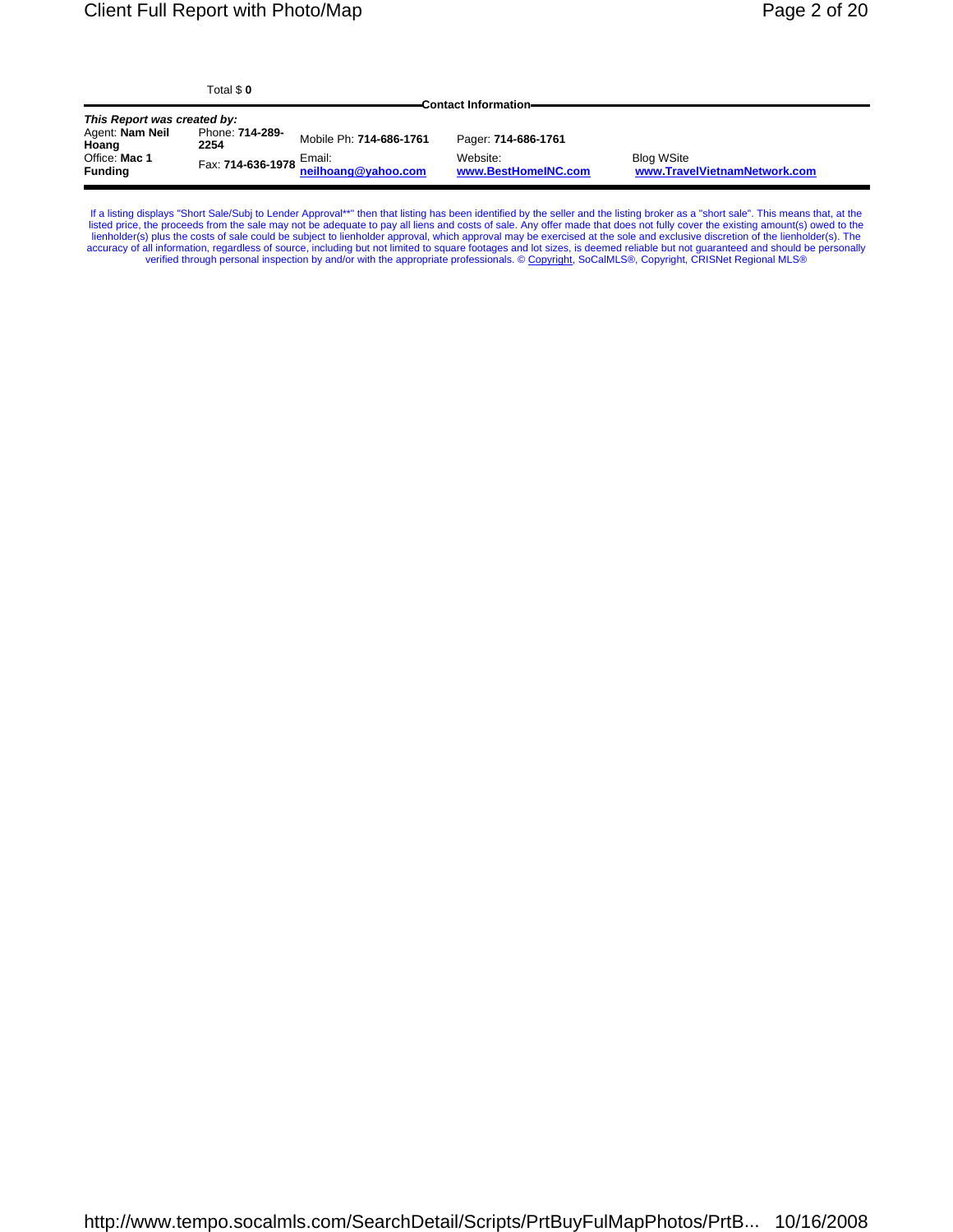| <b>COM</b>                                                                                                                                                                                                                                                                                                                                                            | Nam Neil Hoang<br><b>Active</b>                                                                                                                                                                                                                                           | 10022 IMPERIAL Ave                          |                                                      |                                                 |                                                  | <b>Commercial</b>                                           | Garden Grove (GG)                                                   |                               | <b>Commercial</b>                                                                 | Thu, Oct 16, 2008 05:30 PM                 |                                                       | Price \$1,399,000                                        | <b>Ref: 2</b> |
|-----------------------------------------------------------------------------------------------------------------------------------------------------------------------------------------------------------------------------------------------------------------------------------------------------------------------------------------------------------------------|---------------------------------------------------------------------------------------------------------------------------------------------------------------------------------------------------------------------------------------------------------------------------|---------------------------------------------|------------------------------------------------------|-------------------------------------------------|--------------------------------------------------|-------------------------------------------------------------|---------------------------------------------------------------------|-------------------------------|-----------------------------------------------------------------------------------|--------------------------------------------|-------------------------------------------------------|----------------------------------------------------------|---------------|
|                                                                                                                                                                                                                                                                                                                                                                       |                                                                                                                                                                                                                                                                           |                                             |                                                      | <b>FARMER</b>                                   |                                                  |                                                             |                                                                     |                               | No Map Available                                                                  |                                            |                                                       |                                                          |               |
| P654808<br>Features                                                                                                                                                                                                                                                                                                                                                   | <b>Have COMMERCIAL BUILDING</b><br><b>Business Park Name</b><br><b>XSTS BROOKHURST/TRASK</b><br>Terms Cash, Cash To New Loan<br>List Type Exclusive Right To Sell/Lease/MLS Entry Only<br>Zip 92842-<br><b>Enclosed Yard</b><br>Tot Bldg SF 5,930<br>Poss Close of Escrow | Media: 15                                   |                                                      |                                                 |                                                  | Area Garden Grove S of Chapman, W of Euclid (63)            |                                                                     |                               |                                                                                   | <b>Orange County (OR)</b>                  | <b>TG 798E7</b><br>\$/SF 235<br>Gross Equity<br>Loans | APNO 099-034-03<br>Aerial Map<br><b>ADA Compliant No</b> |               |
|                                                                                                                                                                                                                                                                                                                                                                       | NICE AND GOOD LOCATION FOR A TWO STORY COMMERCIAL BUILDING, LARGE PARKING IN THE BACK, NEWER EXTERIOR PAINT.<br>CLOSE TO 22 FWY, SCHOOL, AND SHOPPING CENTER. SELLER MOTIVATED, SUBMIT ALL OFFERS TO LISTING AGENT.<br>Directions NORTH OF TRASK, EAST OF BROOKHURST      |                                             |                                                      |                                                 |                                                  |                                                             |                                                                     |                               |                                                                                   |                                            |                                                       |                                                          |               |
|                                                                                                                                                                                                                                                                                                                                                                       |                                                                                                                                                                                                                                                                           |                                             |                                                      |                                                 |                                                  |                                                             | Financial Analysis (ANNUAL)=                                        |                               |                                                                                   |                                            |                                                       |                                                          |               |
| Gross Sched Income \$75,240<br>Vacancy Allow % \$<br>Gross Oper Income \$<br>Operating Exp % \$15,048<br>Net Oper Income \$60,192                                                                                                                                                                                                                                     |                                                                                                                                                                                                                                                                           |                                             |                                                      |                                                 |                                                  | Tax Area<br>Tax Rate Yr<br>Land \$<br>Imprymnts<br>Per Prop |                                                                     |                               | Water<br>Tax Rate 1.17<br>Actual Gross Income \$75,240<br>Pre Tax Cash \$ 100,000 |                                            |                                                       |                                                          |               |
|                                                                                                                                                                                                                                                                                                                                                                       | Loan Payment \$<br>Gross Spend Income \$<br>Cap Rate 4.3%                                                                                                                                                                                                                 |                                             |                                                      |                                                 |                                                  | Legal:                                                      |                                                                     |                               | Lot# $4$                                                                          | Blk#                                       | <b>Trac#781</b>                                       |                                                          |               |
|                                                                                                                                                                                                                                                                                                                                                                       | Gross Multiplier: 18.59                                                                                                                                                                                                                                                   |                                             |                                                      |                                                 |                                                  | X Gross                                                     |                                                                     |                               |                                                                                   |                                            |                                                       |                                                          |               |
|                                                                                                                                                                                                                                                                                                                                                                       |                                                                                                                                                                                                                                                                           |                                             |                                                      |                                                 |                                                  |                                                             | Financial Info As Of =                                              |                               |                                                                                   |                                            |                                                       |                                                          |               |
| Unit<br>1<br>$\mathbf 2$                                                                                                                                                                                                                                                                                                                                              | No Tenant<br><b>DENTIST</b><br>TAX<br><b>SERVICE</b>                                                                                                                                                                                                                      | Size<br>Sqft Type Lg<br>1,590 GRO 16<br>575 | GRO 1                                                | LEASE<br>Exp /Mo<br>2009 620                    | 2015 2000 Due                                    | Rent<br>1st $$$<br>Assumable<br>$2nd$ \$                    | @ \$<br>Lender<br>@\$                                               | /Mo<br>Fee<br>/Mo             |                                                                                   |                                            | @%<br>@%                                              |                                                          |               |
| 3<br>4<br>5                                                                                                                                                                                                                                                                                                                                                           | <b>VACANT</b><br><b>PHOTO</b><br>LOAN,<br><b>INSURANCE</b>                                                                                                                                                                                                                | 800<br>575<br>2,390 GRO 1                   | GRO M/M<br>GRO M/M                                   | 2008 900<br>2008 550                            | 2014 2200                                        | Down \$<br>Land Fee<br>Zones: Spc Std                       | Lse<br>Fld                                                          | Cstl                          |                                                                                   | YrExp                                      | Sld                                                   |                                                          |               |
|                                                                                                                                                                                                                                                                                                                                                                       |                                                                                                                                                                                                                                                                           |                                             |                                                      |                                                 |                                                  | Private Transfer Taxes No                                   |                                                                     |                               | Special Conditions None                                                           |                                            |                                                       |                                                          |               |
|                                                                                                                                                                                                                                                                                                                                                                       |                                                                                                                                                                                                                                                                           |                                             |                                                      |                                                 |                                                  | <b>Bldg Dim</b><br>Land SqFt 12,360<br>Const                |                                                                     | Mezz SqFt<br>Land Dim<br>Roof | - Building & Land Data -                                                          | R/Age                                      | Ceiling Height                                        | <b>LocationStand Alone Location</b>                      |               |
| Fire Spk<br>Min Clear Ht<br>Span<br><b>Total Base Income</b><br>Stories<br>Yr Rfb<br>/Mo<br>Year Blt 1978 / Assessor<br>Overage Income<br><b>Bldg Prmt</b><br>#Bldg #Un<br>/Mo<br>Zn<br>Tot Mo Gross Sched Income 6,270<br>Sewer In, Connected & Paid<br>/Mo<br>Stg Tnk<br>O/Head Crane<br>Lot/Community Desc<br>Floors<br><b>Total Floors</b><br>% of Total Value 50 |                                                                                                                                                                                                                                                                           |                                             |                                                      |                                                 |                                                  |                                                             |                                                                     |                               |                                                                                   |                                            |                                                       |                                                          |               |
|                                                                                                                                                                                                                                                                                                                                                                       |                                                                                                                                                                                                                                                                           |                                             |                                                      |                                                 |                                                  | Annual Operating Expenses Plant Data-                       |                                                                     |                               |                                                                                   |                                            |                                                       |                                                          |               |
| Fire Ins<br>Water                                                                                                                                                                                                                                                                                                                                                     | Taxes (New)<br>Liability Ins<br>Gas & Elect                                                                                                                                                                                                                               |                                             | Elevator<br>Gardener<br>Pkg Lots<br>Trash<br>Janitor |                                                 |                                                  |                                                             | Power<br>Rail<br>Ldng Drs<br>#Toilets<br>Pkg Spc 15<br>Parking Open |                               | /Amp<br>Heat<br>#Dck<br>M/<br>W/<br>Ratio 2.5                                     | /Volt<br>#Well<br>Foil<br><b>Fncd Sqft</b> | <b>Water District</b>                                 | /Phase<br>Cooling<br>#Grd<br>Skylt<br>Plant SqFt         |               |
| Maint<br>Sewer \$<br>Utilities \$                                                                                                                                                                                                                                                                                                                                     | Management<br>Advertising \$<br>Debt Services \$<br>Reserves \$<br>Source of Annual Expense Owner Provided                                                                                                                                                                |                                             | Payroll \$<br>Security \$<br>Vacancy %               | Association<br>Accountant \$<br>Total \$ 15,048 | <b>Contract Services \$</b><br>Supply Expense \$ |                                                             | Tot Sqft 5,930<br>#Toilets                                          |                               | M/<br>W/                                                                          | Office Data -<br>#Offices<br>A/C Y         |                                                       | Heat                                                     |               |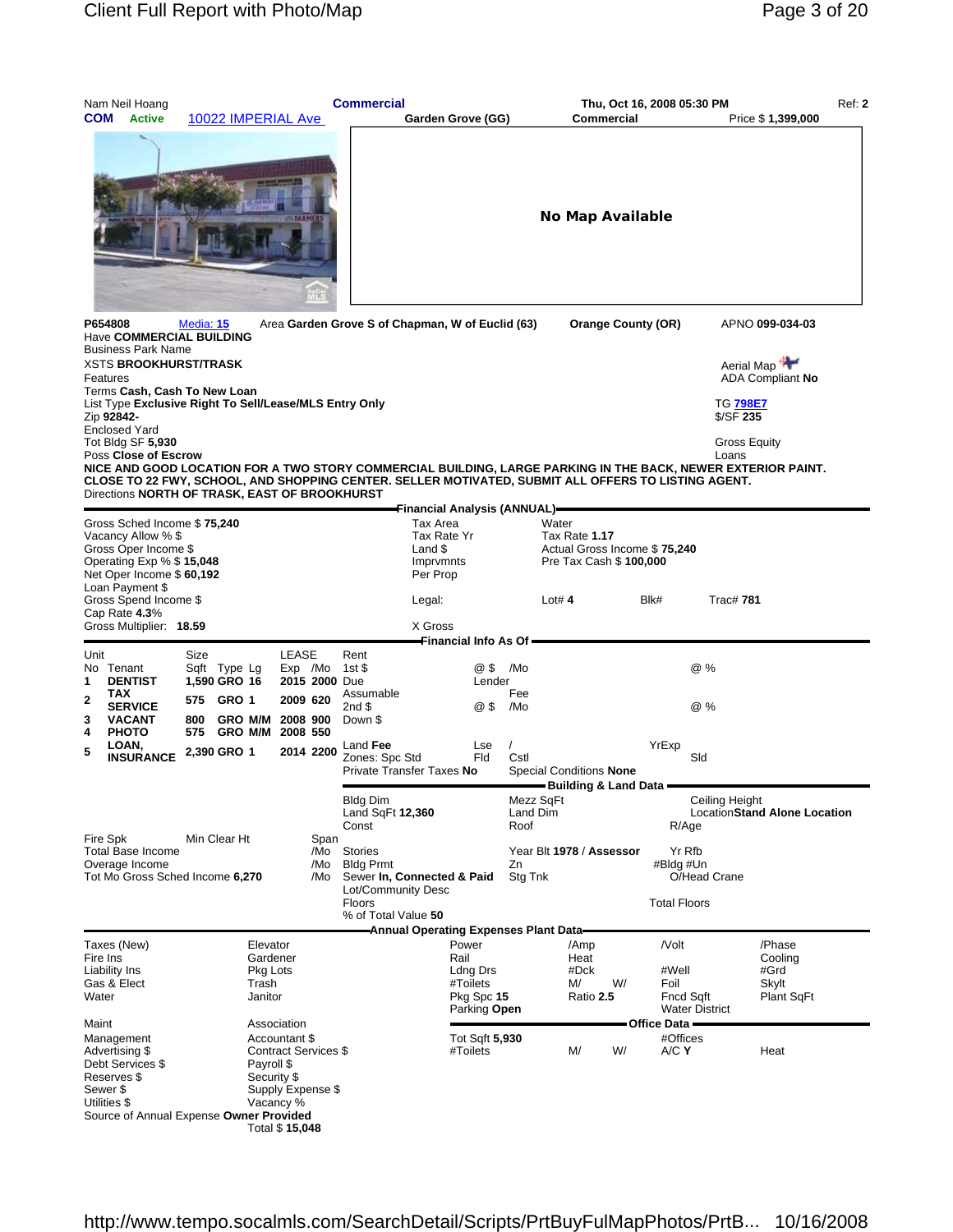| <b>Contact Information-</b>     |                         |                                                                      |                                 |                                                   |  |  |  |  |  |  |
|---------------------------------|-------------------------|----------------------------------------------------------------------|---------------------------------|---------------------------------------------------|--|--|--|--|--|--|
| This Report was created by:     |                         |                                                                      |                                 |                                                   |  |  |  |  |  |  |
| Agent: Nam Neil<br>Hoang        | Phone: 714-289-<br>2254 | Mobile Ph: 714-686-1761                                              | Pager: 714-686-1761             |                                                   |  |  |  |  |  |  |
| Office: Mac 1<br><b>Funding</b> |                         | Fax: <b>714-636-1978</b> Eliten.<br><mark>neilhoang@yahoo.com</mark> | Website:<br>www.BestHomeINC.com | <b>Blog WSite</b><br>www.TravelVietnamNetwork.com |  |  |  |  |  |  |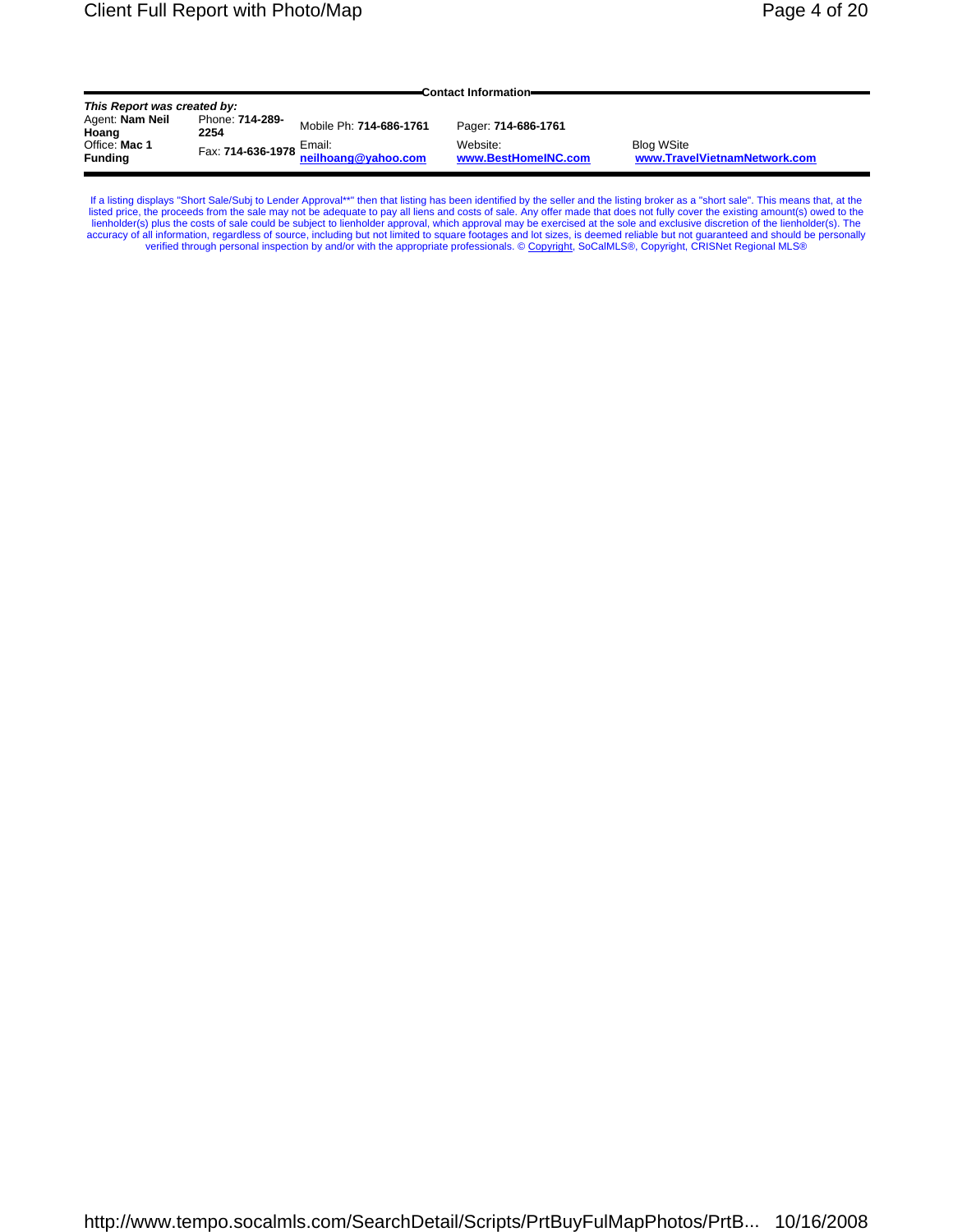

**The Original Harry's Place sit down Restaurant Businss and Real Estate features a full service sit down restaurant with an outside patio area, located on a prime signaled corner of Goldenwest Avenue and Garden Grove Blvd, next to 22 Freeway on/off ramps. Great Freeway visability. Long time established business with long time stable employees. The Original Harry's Place, an establishment serving breakfeast, lunch and dinner, offers a diverse selection of exceptional gourmet fast food. For over 30 years and spanning three generations in the business, they have been serving customers quality food at value pricing. Throughout the years, unique one kind recipes have allowed them to prepare and serve each meal to meet and exceed the expectations of customers with complete satisfaction. Their diverse menu consisting mainly of fresh foods are prepared daily See at website: http://www.theoriginalharrysplace.com/ Also: http://www.theoriginalharrysplace2.com/** Directions **Wesot of Goldenwet on N/W/C or Goldenwest and Garden Grove Blvd**

|                                                                                                                                                                                                               |             |              |                                                                     |                                                   | Financial Analysis (ANNUAL)-                                                       |                                       |                                                                                 |                               |                                                   |                  |                                                                               |                                                            |  |
|---------------------------------------------------------------------------------------------------------------------------------------------------------------------------------------------------------------|-------------|--------------|---------------------------------------------------------------------|---------------------------------------------------|------------------------------------------------------------------------------------|---------------------------------------|---------------------------------------------------------------------------------|-------------------------------|---------------------------------------------------|------------------|-------------------------------------------------------------------------------|------------------------------------------------------------|--|
| Gross Sched Income \$720,000<br>Vacancy Allow % \$<br>Gross Oper Income \$<br>Operating Exp % \$0<br>Net Oper Income \$0<br>Loan Payment \$<br>Gross Spend Income \$<br>Cap Rate 0%<br>Gross Multiplier: 2.17 |             |              | Land \$<br>Per Prop                                                 | <b>Tax Area 18028</b><br>Tax Rate Yr<br>Imprvmnts |                                                                                    |                                       | Water<br><b>Tax Rate</b><br>Actual Gross Income \$720,000<br>Pre Tax Cash \$ 00 |                               |                                                   |                  |                                                                               |                                                            |  |
|                                                                                                                                                                                                               |             |              | Legal:<br>X Gross                                                   |                                                   |                                                                                    |                                       | Lot# $15$                                                                       |                               | Blk#                                              | <b>Trac# 215</b> |                                                                               |                                                            |  |
|                                                                                                                                                                                                               |             |              |                                                                     |                                                   |                                                                                    |                                       | Financial Info As Of -                                                          |                               |                                                   |                  |                                                                               |                                                            |  |
| Unit<br>No Tenant                                                                                                                                                                                             | <b>Size</b> | Sqft Type Lg | LEASE                                                               | Exp /Mo                                           | Rent<br>$1st$ \$<br>Due<br>Assumable                                               |                                       | @\$<br>Lender                                                                   | /Mo<br>Fee                    |                                                   |                  |                                                                               | @%                                                         |  |
|                                                                                                                                                                                                               |             |              |                                                                     |                                                   | 2nd \$<br>Down \$                                                                  |                                       | @\$                                                                             | /Mo                           |                                                   |                  |                                                                               | @%                                                         |  |
|                                                                                                                                                                                                               |             |              |                                                                     |                                                   | Land Fee<br>Zones: Spc Std<br>Private Transfer Taxes No                            |                                       | Lse<br>Fld                                                                      | Cstl                          | Special Conditions None<br>Building & Land Data = |                  | YrExp                                                                         | Sld                                                        |  |
|                                                                                                                                                                                                               |             |              |                                                                     |                                                   | <b>Bldg Dim</b><br>Land SqFt 8,800<br>Const                                        |                                       |                                                                                 | Mezz SqFt<br>Land Dim<br>Roof |                                                   |                  |                                                                               | <b>Ceiling Height</b><br><b>LocationCorner</b><br>R/Age    |  |
| Fire Spk<br><b>Total Base Income</b><br>Overage Income<br>Tot Mo Gross Sched Income 60,000                                                                                                                    |             | Min Clear Ht |                                                                     | Span<br>/Mo<br>/Mo<br>/Mo                         | <b>Stories</b><br><b>Bldg Prmt</b><br>Sewer<br>Lot/Community Desc<br><b>Floors</b> |                                       |                                                                                 | Zn<br>Stg Tnk                 | Year Blt 1986 /                                   |                  |                                                                               | Yr Rfb<br>#Bldg #Un<br>O/Head Crane<br><b>Total Floors</b> |  |
|                                                                                                                                                                                                               |             |              |                                                                     |                                                   | % of Total Value 25                                                                |                                       |                                                                                 |                               |                                                   |                  |                                                                               |                                                            |  |
|                                                                                                                                                                                                               |             |              |                                                                     |                                                   | Annual Operating Expenses Plant Data=                                              |                                       |                                                                                 |                               |                                                   |                  |                                                                               |                                                            |  |
| Taxes (New)<br>Fire Ins<br><b>Liability Ins</b><br>Gas & Elect<br>Water<br>Maint                                                                                                                              |             |              | Elevator<br>Gardener<br>Pkg Lots<br>Trash<br>Janitor<br>Association |                                                   |                                                                                    | Power<br>Rail<br>Ldng Drs<br>#Toilets | Pkg Spc 18<br>Parking Open                                                      |                               | /Amp<br>Heat<br>#Dck<br>M/<br>Ratio 8             | W/               | /Volt<br>#Well<br>Foil<br>Fncd Sqft<br><b>Water District</b><br>Office Data = | /Phase<br>Cooling<br>#Grd<br>Skylt<br>Plant SqFt           |  |
| Management<br>Advertising \$<br>Debt Services \$<br>Reserves \$                                                                                                                                               |             |              | Accountant \$<br>Contract Services \$<br>Payroll \$<br>Security \$  |                                                   |                                                                                    | #Toilets                              | <b>Tot Sqft 2,250</b>                                                           |                               | M/                                                | W/               | #Offices<br>A/C                                                               | Heat                                                       |  |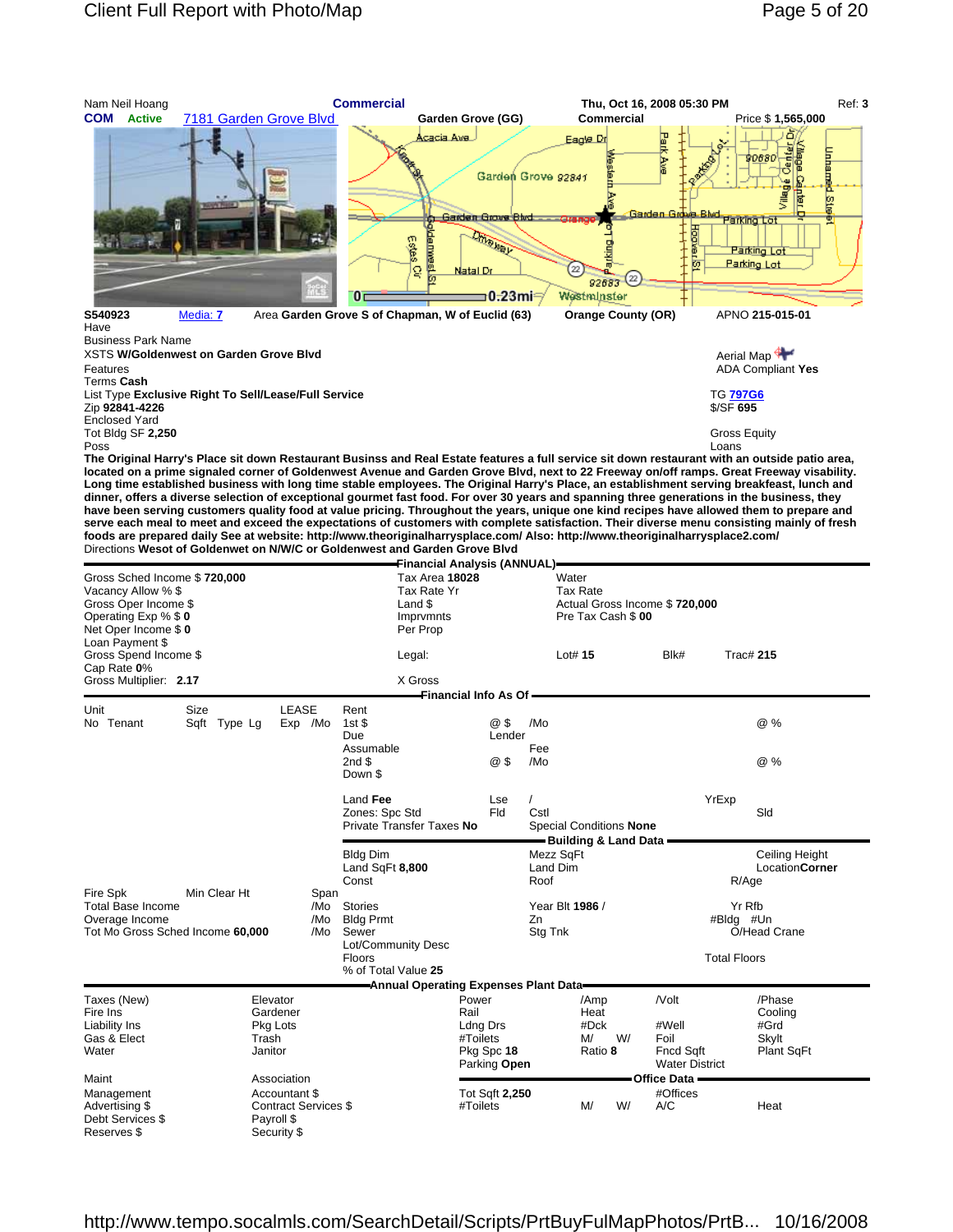| Sewer \$                                | Supply Expense \$ |
|-----------------------------------------|-------------------|
| Utilities \$                            | Vacancy %         |
| Source of Annual Expense Owner Provided |                   |
|                                         | Total \$0         |

|                                 | טישוטיו                 |                                                                             |                                 |                                                   |  |  |  |  |  |  |
|---------------------------------|-------------------------|-----------------------------------------------------------------------------|---------------------------------|---------------------------------------------------|--|--|--|--|--|--|
| <b>Contact Information-</b>     |                         |                                                                             |                                 |                                                   |  |  |  |  |  |  |
| This Report was created by:     |                         |                                                                             |                                 |                                                   |  |  |  |  |  |  |
| Agent: Nam Neil<br>Hoang        | Phone: 714-289-<br>2254 | Mobile Ph: 714-686-1761                                                     | Pager: 714-686-1761             |                                                   |  |  |  |  |  |  |
| Office: Mac 1<br><b>Funding</b> |                         | Fax: <b>714-636-1978</b> Ellian.<br><mark><u>neilhoang@yahoo.com</u></mark> | Website:<br>www.BestHomeINC.com | <b>Blog WSite</b><br>www.TravelVietnamNetwork.com |  |  |  |  |  |  |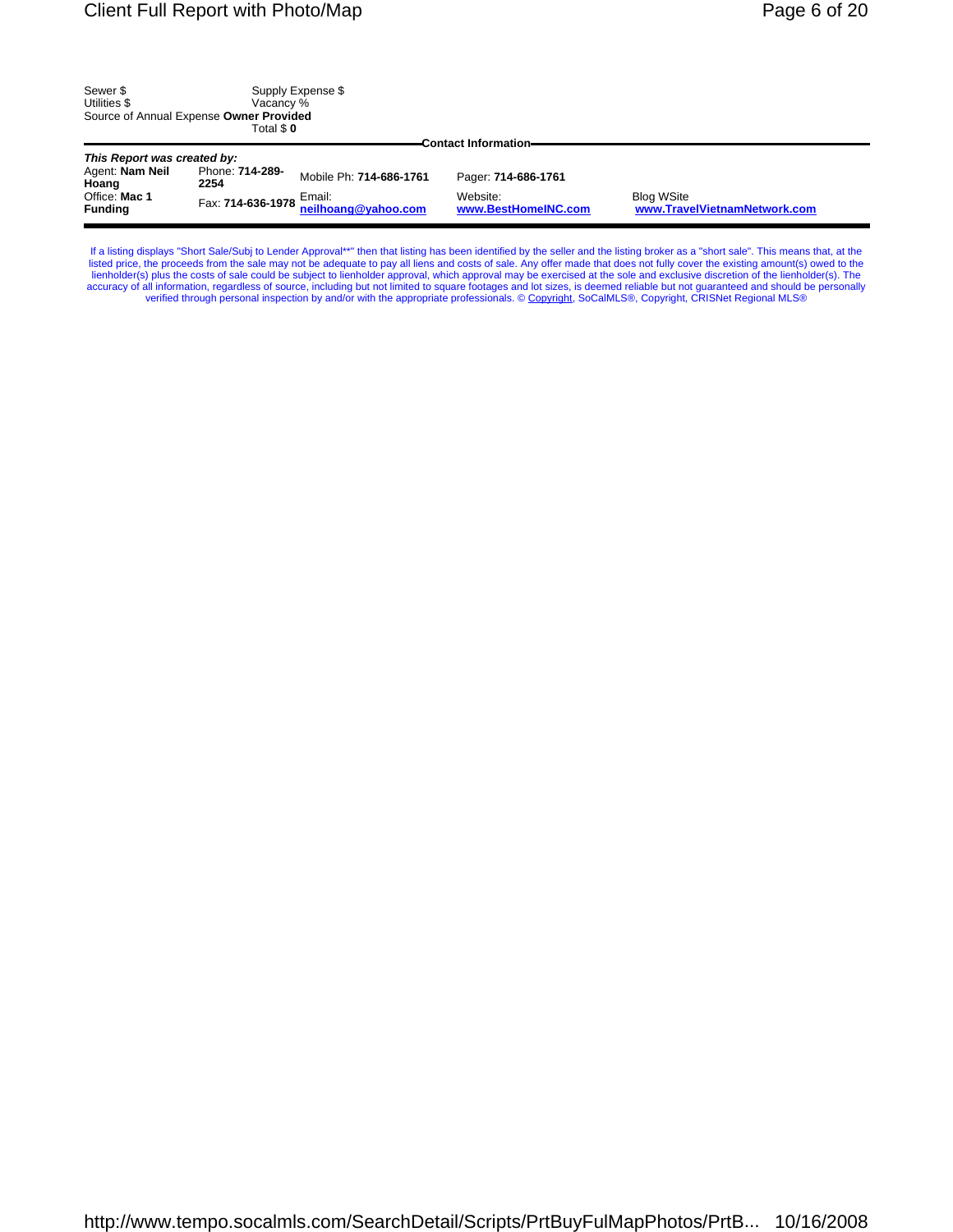| Nam Neil Hoang<br><b>COM</b> Active<br>P639518                                                                                                                                                                                                                                                                                                                                                                                                                                                                                                                          | Media: 0             | 8242 Garden Grove Blvd<br>No picture available.                                                                                |                           | <b>Commercial</b><br>à<br>N<br><b>Signal Carlier</b><br>Westminster<br>Parking Lot<br>Parking Lot<br>92683<br>'ΟΤ | Garden Grove (GG)<br>biemand<br>90680<br>Stanton<br>Ê<br>39<br>39<br>Area N of Gar Grv, S Of Ball, E of Knott, W of Dale (61) | Driveway<br>$\pm 0.23$ mi | <b>Succhade</b><br><b>SaldS</b><br>匢<br>葫<br>Doast                                   | Thu, Oct 16, 2008 05:30 PM<br><b>Commercial</b><br>Eatn<br>Acacia Ave<br>þσ<br>92841<br>Garden Grove<br>Orange<br>92844<br><b>Orange County (OR)</b> | B,BL<br>ťσ<br>Western Center, American Garden Grove Blvd<br>lefferso<br>wikan<br><u>Larson Ave</u><br>ю<br>12 | Ref: 4<br>Price \$1,990,000<br>10<br>10<br>B<br>ÚΠ<br>Papaya Ln<br>줄<br><u>Driveway</u><br>Devon Lin<br>APNO 097-011-07 |
|-------------------------------------------------------------------------------------------------------------------------------------------------------------------------------------------------------------------------------------------------------------------------------------------------------------------------------------------------------------------------------------------------------------------------------------------------------------------------------------------------------------------------------------------------------------------------|----------------------|--------------------------------------------------------------------------------------------------------------------------------|---------------------------|-------------------------------------------------------------------------------------------------------------------|-------------------------------------------------------------------------------------------------------------------------------|---------------------------|--------------------------------------------------------------------------------------|------------------------------------------------------------------------------------------------------------------------------------------------------|---------------------------------------------------------------------------------------------------------------|-------------------------------------------------------------------------------------------------------------------------|
| Have Multiple Unit Land<br><b>Business Park Name</b><br>XSTS S/Garden Gove, E/Beach<br>Features<br>Terms <b>Cash To New Loan</b><br>List Type Exclusive Right To Sell/Lease/Full Service<br>Zip 92844-<br><b>Enclosed Yard</b><br>Tot Bldg SF 1,600<br>Poss<br>Desirable area to build multiple units of SFR,CONDO,TOWNHOMES.Please check with city for use.Adjacent lot new condo was very<br>popular, very convenient for traffic, shopping and school. Current tenant leases are month-to-month.<br>Directions on Garden Grove BI, East of Beach BI and West of Dale |                      |                                                                                                                                |                           |                                                                                                                   | Financial Analysis (ANNUAL)—                                                                                                  |                           |                                                                                      |                                                                                                                                                      | Aerial Map<br><b>TG 798A6</b><br>$$/SF$ 1,243<br><b>Gross Equity</b><br>Loans                                 | ADA Compliant No                                                                                                        |
| Gross Sched Income \$4,775<br>Vacancy Allow % \$<br>Gross Oper Income \$<br>Operating Exp % \$ 12,000<br>Net Oper Income \$45,300<br>Loan Payment \$<br>Gross Spend Income \$<br>Cap Rate 2.28%<br>Gross Multiplier: 416.75                                                                                                                                                                                                                                                                                                                                             |                      |                                                                                                                                |                           |                                                                                                                   | Tax Area<br>Tax Rate Yr<br>Land \$<br>Imprymnts<br>Per Prop<br>Legal:<br>X Gross                                              |                           | <b>Water District/Public</b><br><b>Tax Rate</b><br>Pre Tax Cash \$45,300<br>Lot# $5$ | Actual Gross Income \$57,300<br>Blk# A                                                                                                               | Trac# 1075                                                                                                    |                                                                                                                         |
| Unit<br>No Tenant                                                                                                                                                                                                                                                                                                                                                                                                                                                                                                                                                       | Size<br>Sqft Type Lg | LEASE                                                                                                                          | Exp /Mo                   | Rent<br>1st $$$<br>Due<br>Assumable<br>2nd \$<br>Down \$                                                          | - Financial Info As Of <del>-</del>                                                                                           | @\$<br>Lender<br>@ \$     | /Mo<br>Fee<br>/Mo                                                                    |                                                                                                                                                      |                                                                                                               | @ %<br>@ %                                                                                                              |
|                                                                                                                                                                                                                                                                                                                                                                                                                                                                                                                                                                         |                      |                                                                                                                                |                           | Land Fee<br>Zones: Spc Std<br>Private Transfer Taxes No<br><b>Bldg Dim</b><br>Land SqFt 33,600                    |                                                                                                                               | Lse<br>Fld                | $\sqrt{2}$<br>Cstl<br>Mezz SqFt<br>Land Dim                                          | Special Conditions None<br><b>Building &amp; Land Data</b>                                                                                           | YrExp                                                                                                         | Sld<br>Ceiling Height<br>Location Other                                                                                 |
| Fire Spk<br>Total Base Income<br>Overage Income<br>Tot Mo Gross Sched Income 4,775                                                                                                                                                                                                                                                                                                                                                                                                                                                                                      | Min Clear Ht         |                                                                                                                                | Span<br>/Mo<br>/Mo<br>/Mo | Const<br><b>Stories</b><br><b>Bldg Prmt Yes</b><br>Lot/Community Desc<br><b>Floors</b><br>% of Total Value 10     | Sewer In, Connected & Paid<br>Annual Operating Expenses Plant Data-                                                           |                           | Roof<br>Year Blt 1955 /<br>Zn<br>Stg Tnk                                             |                                                                                                                                                      | #Bldg #Un<br><b>Total Floors</b>                                                                              | R/Age<br>Yr Rfb<br>O/Head Crane                                                                                         |
| Taxes (New)<br>Fire Ins<br>Liability Ins<br>Gas & Elect<br>Water<br>Maint                                                                                                                                                                                                                                                                                                                                                                                                                                                                                               |                      | Elevator<br>Gardener<br>Pkg Lots<br>Trash<br>Janitor<br>Association                                                            |                           |                                                                                                                   | Power<br>Rail<br>Ldng Drs<br>#Toilets<br>Pkg Spc 200<br>Parking Assigned Parking                                              |                           | /Amp<br>Heat<br>#Dck<br>M/<br>Ratio 125                                              | W/<br><b>Office Data</b>                                                                                                                             | /Volt<br>#Well<br>Foil<br><b>Fncd Sqft</b><br><b>Water District</b>                                           | /Phase<br>Cooling<br>#Grd<br>Skylt<br>Plant SqFt                                                                        |
| Management<br>Advertising \$<br>Debt Services \$<br>Reserves \$<br>Sewer \$<br>Utilities \$<br>Source of Annual Expense Owner Provided                                                                                                                                                                                                                                                                                                                                                                                                                                  |                      | Accountant \$<br><b>Contract Services \$</b><br>Payroll \$<br>Security \$<br>Supply Expense \$<br>Vacancy %<br>Total \$ 12,000 |                           |                                                                                                                   | Tot Sqft 1,600<br>#Toilets<br>Contact Information-                                                                            |                           | M/                                                                                   | W/                                                                                                                                                   | #Offices<br>A/C                                                                                               | Heat                                                                                                                    |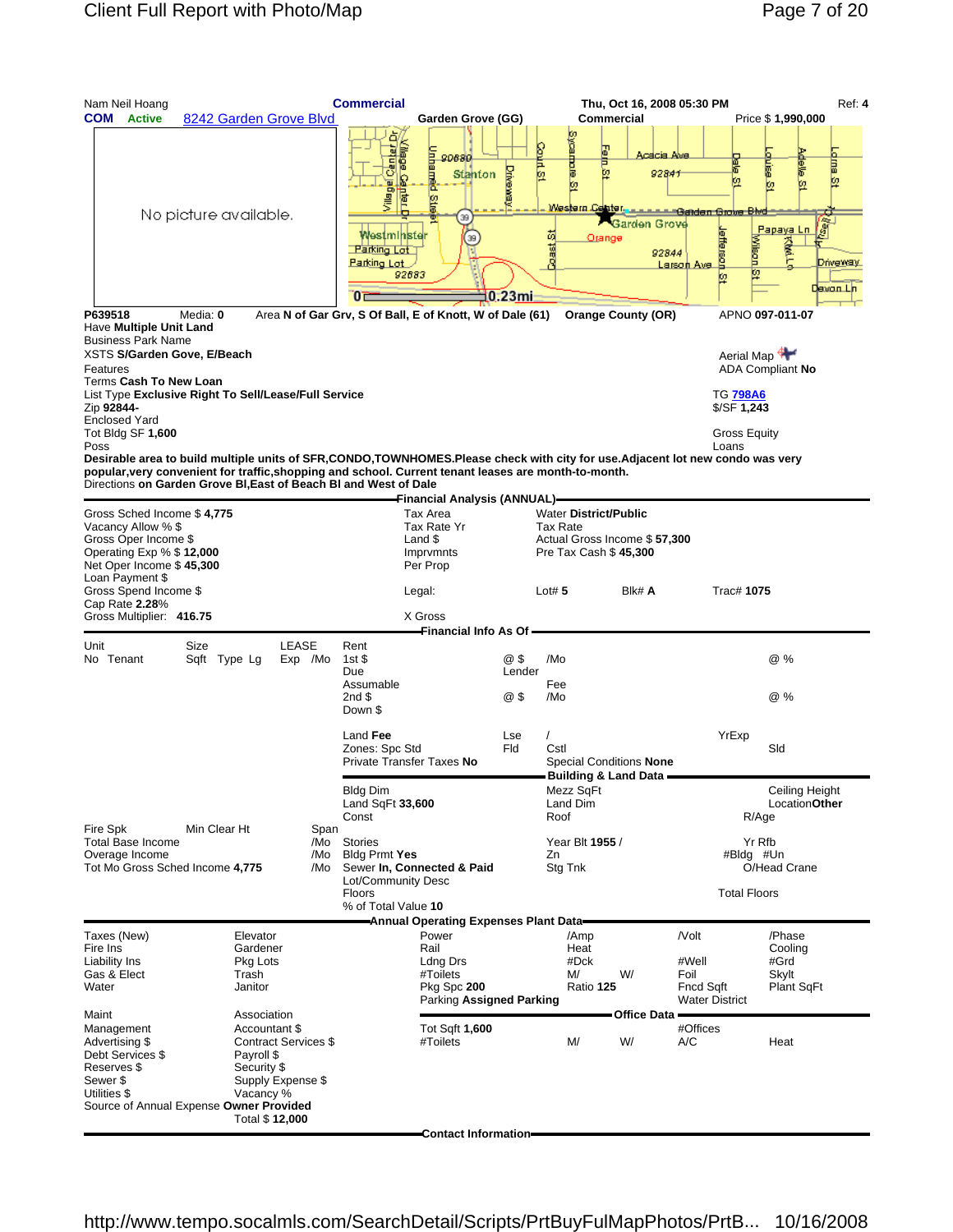## Client Full Report with Photo/Map **Page 8 of 20**

*This Report was created by:*

| Agent: Nam Neil<br>Hoang        | Phone: 714-289-<br>2254 | Mobile Ph: 714-686-1761 | Pager: 714-686-1761             |                                                   |
|---------------------------------|-------------------------|-------------------------|---------------------------------|---------------------------------------------------|
| Office: Mac 1<br><b>Funding</b> |                         |                         | Website:<br>www.BestHomeINC.com | <b>Blog WSite</b><br>www.TravelVietnamNetwork.com |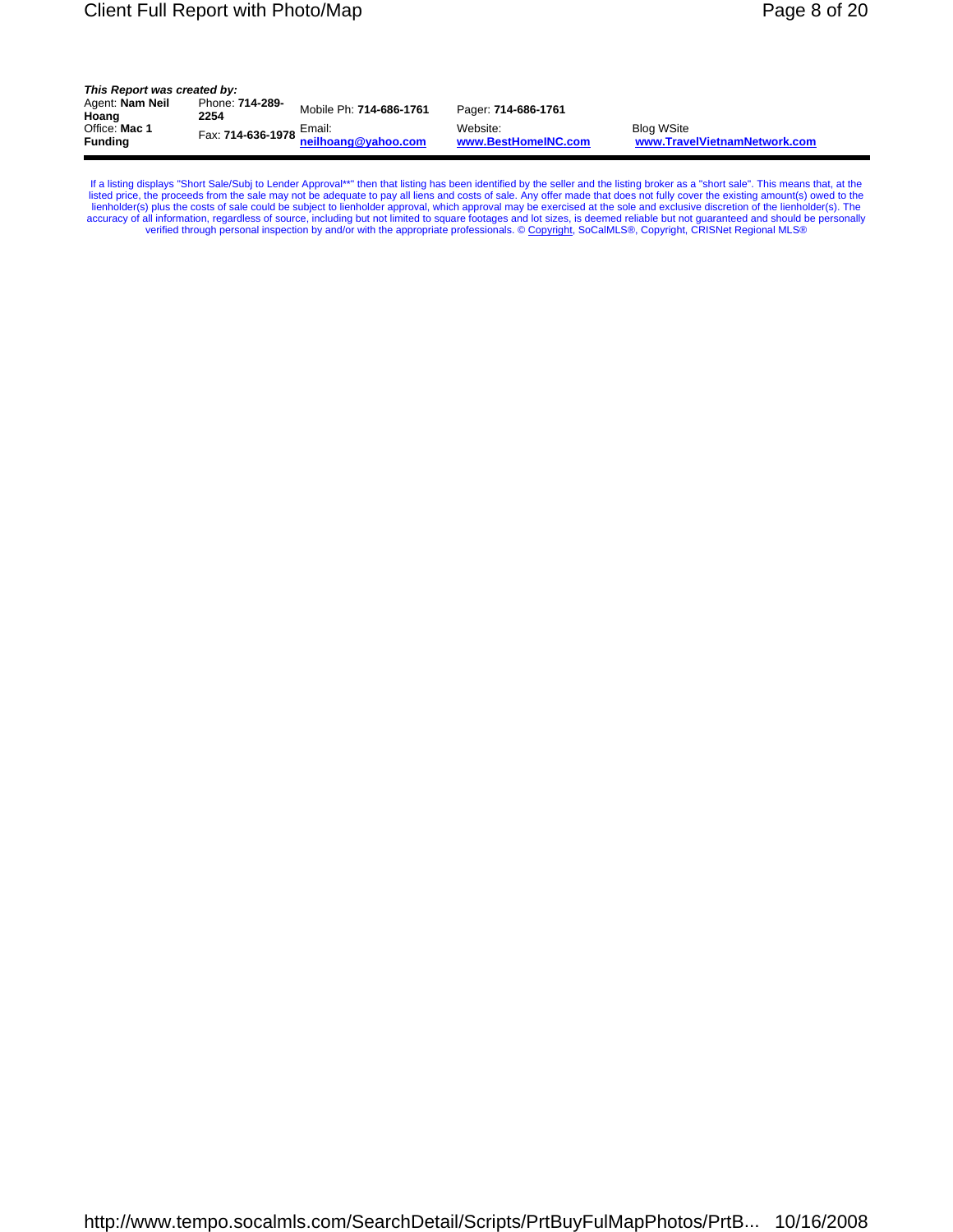

| Gross Spend Income \$<br>Cap Rate 0%                                                                  |                                                      |                           | Legal:                                                                                                                                                                        |                        | Lot# $0$                                                           | Blk#                                                                        | Trac# $0$                                          |  |
|-------------------------------------------------------------------------------------------------------|------------------------------------------------------|---------------------------|-------------------------------------------------------------------------------------------------------------------------------------------------------------------------------|------------------------|--------------------------------------------------------------------|-----------------------------------------------------------------------------|----------------------------------------------------|--|
| Gross Multiplier:                                                                                     |                                                      |                           | X Gross                                                                                                                                                                       | Financial Info As Of - |                                                                    |                                                                             |                                                    |  |
| Unit<br>No Tenant                                                                                     | Size<br>Sqft Type Lg                                 | LEASE<br>Exp /Mo          | Rent<br>1st <sup>5</sup><br>Due<br>Assumable<br>2ndS<br>Down \$                                                                                                               | @\$<br>Lender<br>@\$   | /Mo<br>Fee<br>/Mo                                                  |                                                                             | @%<br>@%                                           |  |
|                                                                                                       |                                                      |                           | Land Fee<br>Zones: Spc Std<br>Private Transfer Taxes No                                                                                                                       | Lse<br>Fld             | Cstl<br>Special Conditions None<br><b>Building &amp; Land Data</b> | YrExp                                                                       | Sld                                                |  |
|                                                                                                       |                                                      |                           | Bldg Dim 3,600 sgft<br>Land SqFt 15,180<br><b>Const Frame &amp; Stucco</b>                                                                                                    |                        | Mezz SqFt<br>Land Dim<br>Roof                                      | R/Age                                                                       | Ceiling Height<br><b>LocationBusiness District</b> |  |
| Min Clear Ht<br>Fire Spk<br><b>Total Base Income</b><br>Overage Income<br>Tot Mo Gross Sched Income 0 |                                                      | Span<br>/Mo<br>/Mo<br>/Mo | <b>Stories</b><br>Bldg Prmt<br>Sewer In, Connected & Paid<br>Lot/Community Desc Curbs-Walks, Level Grade, Near Public Transit, Premium Lot, Utilities -<br><b>Underground</b> |                        | Year Blt 1961 / Assessor<br>$Zn$ C-2<br>Stg Tnk No                 | Yr Rfb<br>#Bldg 1 #Un                                                       | O/Head Crane No                                    |  |
|                                                                                                       |                                                      |                           | Floors Concrete Slab, Other<br>% of Total Value 0                                                                                                                             |                        |                                                                    | <b>Total Floors 1</b>                                                       |                                                    |  |
| Taxes (New)<br>Fire Ins<br>Liability Ins<br>Gas & Elect<br>Water<br>Maint                             | Elevator<br>Gardener<br>Pkg Lots<br>Trash<br>Janitor | Association               | Annual Operating Expenses Plant Data-<br>Power<br>Rail No<br>Ldng Drs<br>#Toilets<br>Pkg Spc 30<br>Parking Gated Parking                                                      |                        | /Amp<br>Heat<br>#Dck<br>M/<br>W/<br>Ratio 8.3                      | /Volt<br>#Well<br>Foil<br>Fncd Sqft<br><b>Water District</b><br>Office Data | /Phase<br>Cooling<br>#Grd<br>Skylt<br>Plant SqFt   |  |
| Management                                                                                            |                                                      | Accountant \$             | <b>Tot Sqft 3,600</b>                                                                                                                                                         |                        |                                                                    | #Offices 10                                                                 |                                                    |  |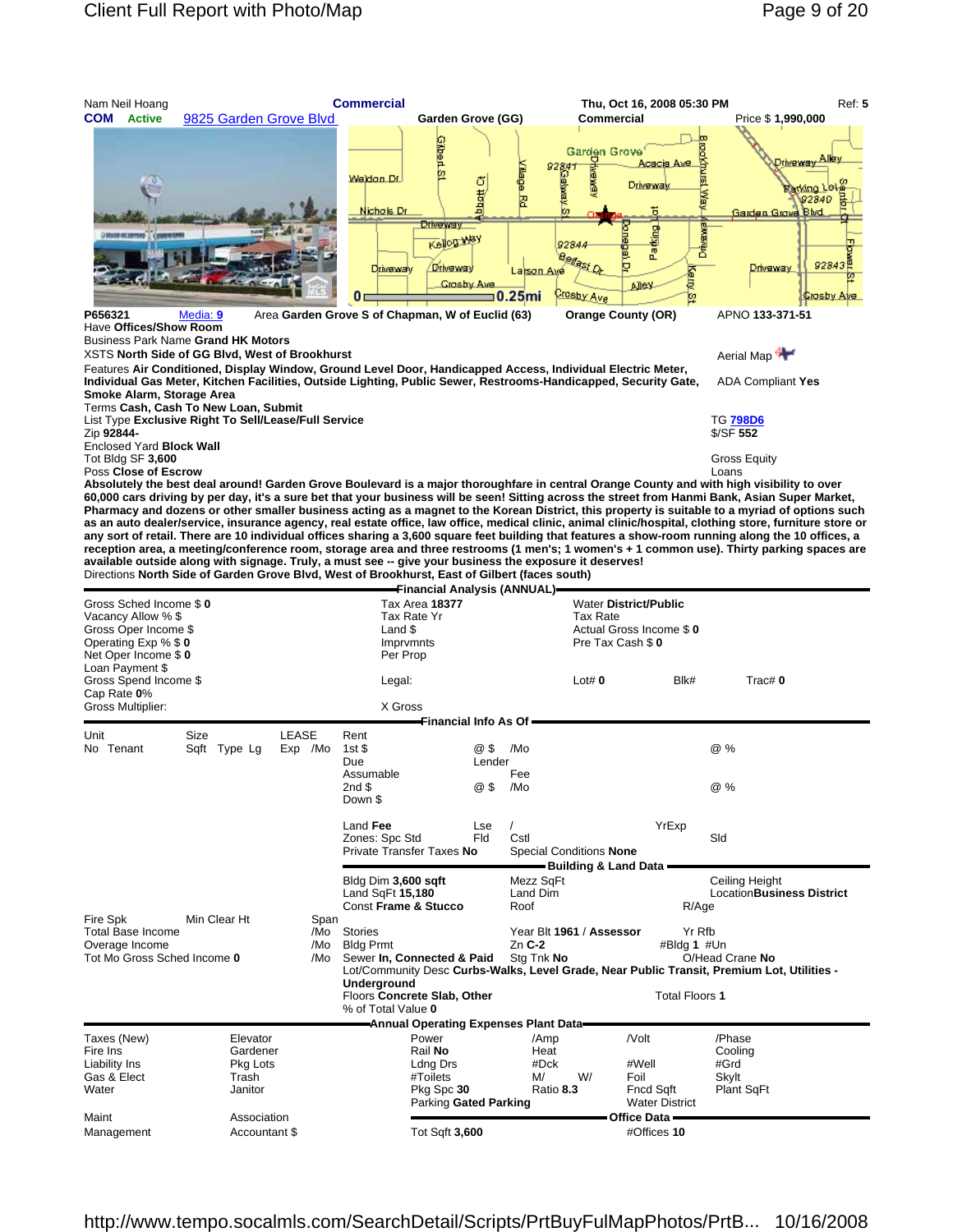| Advertising \$<br>Debt Services \$<br>Reserves \$<br>Sewer \$<br>Utilities \$<br>Source of Annual Expense Owner Provided | <b>Contract Services \$</b><br>Payroll \$<br>Security \$<br>Supply Expense \$<br>Vacancy %<br>Total \$0 |                                                          | #Toilets<br><b>Contact Information</b>                 | M/1 | W/1 | $A/C$ Y           | <b>Heat Forced Air</b>       |
|--------------------------------------------------------------------------------------------------------------------------|---------------------------------------------------------------------------------------------------------|----------------------------------------------------------|--------------------------------------------------------|-----|-----|-------------------|------------------------------|
|                                                                                                                          |                                                                                                         |                                                          |                                                        |     |     |                   |                              |
| This Report was created by:<br>Agent: Nam Neil<br>Hoang<br>Office: Mac 1<br><b>Funding</b>                               | Phone: 714-289-<br>2254<br>Fax: 714-636-1978                                                            | Mobile Ph: 714-686-1761<br>Email:<br>neilhoang@yahoo.com | Pager: 714-686-1761<br>Website:<br>www.BestHomeINC.com |     |     | <b>Blog WSite</b> | www.TravelVietnamNetwork.com |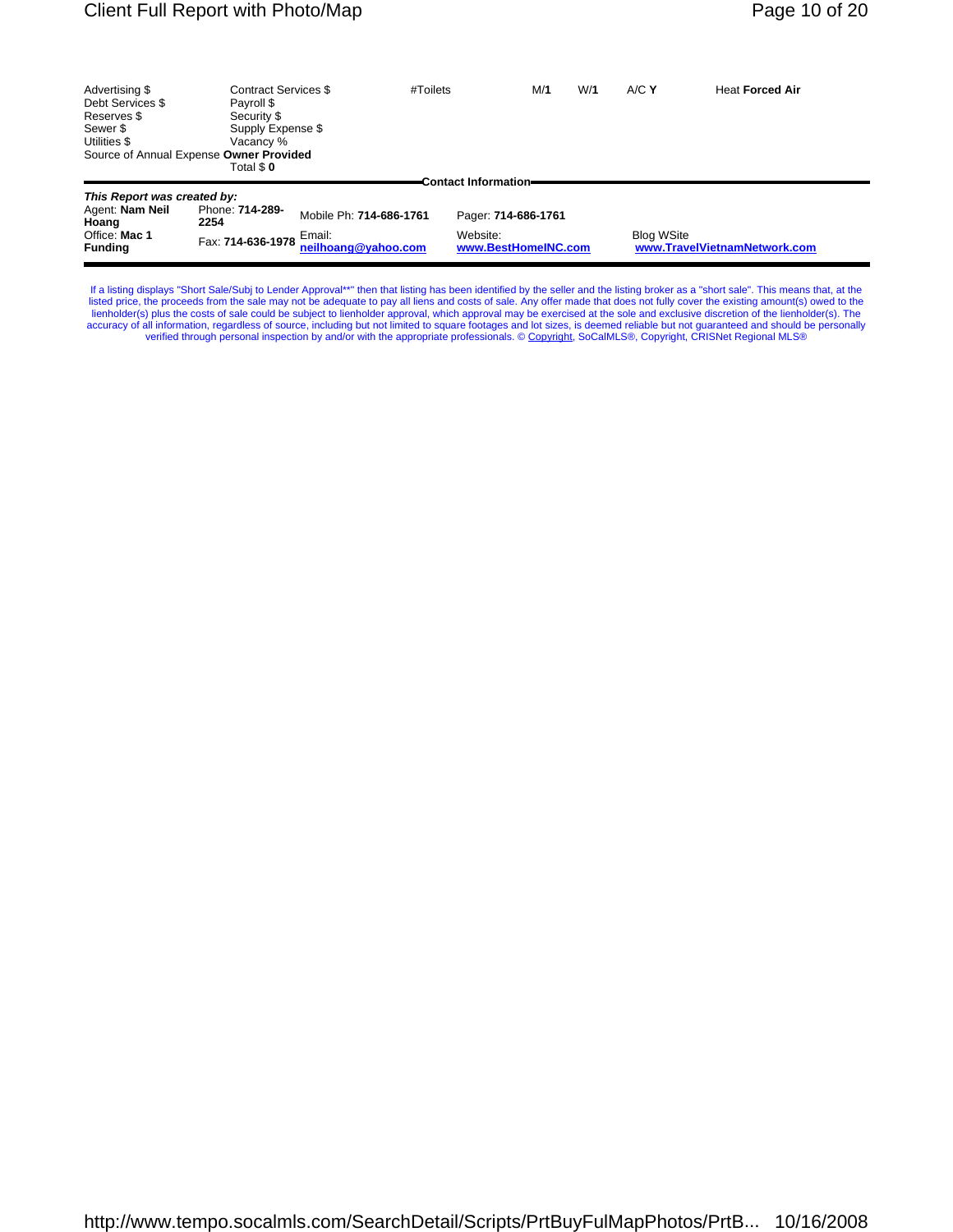

**2 story, office/medical building located adjacent to 5 Points Plaza area of Huntington Beach, across from the Pacifica Hospital Tower and other medical buildings, nursing homes and seniors apartments. Property needs complete interior rehab and improvements. Call listing agent for more information**

Directions **18819 Delaware Street, Huntington Beach is located just south of the intersection of Main Street & Delaware St, just 1/4 mile from Beach Blvd and 2 miles from Downtown Huntington Beach**

|                                                                                                                                                                |      |                                |                                                                                                      |                                                                                    |                                                                        |                                                 |                                                                                                                | Financial Analysis (ANNUAL)—                       |              |                        |       |                                           |                              |  |
|----------------------------------------------------------------------------------------------------------------------------------------------------------------|------|--------------------------------|------------------------------------------------------------------------------------------------------|------------------------------------------------------------------------------------|------------------------------------------------------------------------|-------------------------------------------------|----------------------------------------------------------------------------------------------------------------|----------------------------------------------------|--------------|------------------------|-------|-------------------------------------------|------------------------------|--|
| Gross Sched Income \$0<br>Vacancy Allow % \$<br>Gross Oper Income \$<br>Operating Exp % \$0<br>Net Oper Income \$0<br>Loan Payment \$<br>Gross Spend Income \$ |      |                                |                                                                                                      | <b>Tax Area 04013</b><br>Tax Rate Yr<br>Land \$<br>Imprymnts<br>Per Prop<br>Legal: |                                                                        |                                                 | Water Meter on Property<br><b>Tax Rate</b><br>Actual Gross Income \$0<br>Pre Tax Cash \$0<br>Lot# $4$<br>Blk#F |                                                    |              | Trac#7                 |       |                                           |                              |  |
| Cap Rate 0%                                                                                                                                                    |      |                                |                                                                                                      |                                                                                    |                                                                        |                                                 |                                                                                                                |                                                    |              |                        |       |                                           |                              |  |
| <b>Gross Multiplier:</b>                                                                                                                                       |      |                                |                                                                                                      |                                                                                    | X Gross                                                                | <del>- F</del> inancial Info As Of <del>–</del> |                                                                                                                |                                                    |              |                        |       |                                           |                              |  |
| Unit                                                                                                                                                           | Size |                                | LEASE                                                                                                |                                                                                    | Rent                                                                   |                                                 |                                                                                                                |                                                    |              |                        |       |                                           |                              |  |
| No Tenant                                                                                                                                                      |      | Sqft Type Lg                   |                                                                                                      | Exp /Mo                                                                            | 1stS<br>Due                                                            |                                                 | @ \$ /Mo<br>Lender                                                                                             |                                                    |              |                        |       | @%                                        |                              |  |
|                                                                                                                                                                |      |                                |                                                                                                      |                                                                                    | Assumable<br>2nd \$<br>Down \$                                         |                                                 | @\$                                                                                                            | Fee<br>/Mo                                         |              |                        |       | @%                                        |                              |  |
|                                                                                                                                                                |      |                                |                                                                                                      |                                                                                    | Land Fee<br>Zones: Spc Std<br>Private Transfer Taxes No                |                                                 | Lse<br>Fld                                                                                                     | $\prime$<br>Cstl<br><b>Special Conditions None</b> |              |                        | YrExp | Sld                                       |                              |  |
|                                                                                                                                                                |      |                                |                                                                                                      |                                                                                    |                                                                        |                                                 |                                                                                                                | Building & Land Data —                             |              |                        |       |                                           |                              |  |
|                                                                                                                                                                |      |                                |                                                                                                      |                                                                                    | <b>Bldg Dim</b><br>Land SqFt 17,690<br><b>Const Frame &amp; Stucco</b> |                                                 |                                                                                                                | Mezz SqFt<br>Land Dim<br>Roof                      |              |                        |       | <b>Ceiling Height</b><br>R/Age            | Location East Side of Street |  |
| Fire Spk<br>Min Clear Ht<br>Span<br><b>Total Base Income</b><br>Overage Income<br>/Mo<br>Tot Mo Gross Sched Income 0<br>/Mo                                    |      |                                | /Mo Stories Two Levels<br><b>Bldg Prmt</b><br>Sewer In Street Paid<br>Lot/Community Desc Curbs-Walks |                                                                                    |                                                                        | Year Blt 1978 /<br>Zn<br>Stg Tnk                |                                                                                                                |                                                    | #Bldg #Un    | Yr Rfb<br>O/Head Crane |       |                                           |                              |  |
|                                                                                                                                                                |      |                                |                                                                                                      |                                                                                    | Floors<br>% of Total Value 0                                           |                                                 |                                                                                                                | <b>Total Floors</b>                                |              |                        |       |                                           |                              |  |
|                                                                                                                                                                |      |                                |                                                                                                      |                                                                                    |                                                                        |                                                 |                                                                                                                | Annual Operating Expenses Plant Data=              |              |                        |       |                                           |                              |  |
| Taxes (New)                                                                                                                                                    |      | Elevator                       |                                                                                                      |                                                                                    |                                                                        | Power                                           |                                                                                                                |                                                    | /Amp         |                        |       | $N$ olt                                   | /Phase                       |  |
| Fire Ins<br>Liability Ins                                                                                                                                      |      | Gardener<br>Pkg Lots           |                                                                                                      |                                                                                    |                                                                        | Rail                                            |                                                                                                                |                                                    | Heat<br>#Dck |                        |       | #Well                                     | Cooling<br>#Grd              |  |
| Gas & Elect                                                                                                                                                    |      | Trash                          |                                                                                                      |                                                                                    |                                                                        | Ldng Drs<br>#Toilets                            |                                                                                                                |                                                    | M/           | W/                     | Foil  |                                           | Skylt                        |  |
| Water                                                                                                                                                          |      | Janitor                        |                                                                                                      |                                                                                    |                                                                        | Pkg Spc 0                                       |                                                                                                                | Parking Off Street Parking                         | Ratio 0      |                        |       | <b>Fncd Sqft</b><br><b>Water District</b> | Plant SqFt                   |  |
| Maint                                                                                                                                                          |      | Association                    |                                                                                                      |                                                                                    |                                                                        |                                                 |                                                                                                                |                                                    |              | Office Data -          |       |                                           |                              |  |
| Management                                                                                                                                                     |      | Accountant \$                  |                                                                                                      |                                                                                    |                                                                        | <b>Tot Sqft 5,124</b>                           |                                                                                                                |                                                    |              |                        |       | #Offices                                  |                              |  |
| Advertising \$                                                                                                                                                 |      | <b>Contract Services \$</b>    |                                                                                                      |                                                                                    |                                                                        | #Toilets                                        |                                                                                                                |                                                    | M/           | W/                     | A/C   |                                           | Heat                         |  |
| Debt Services \$                                                                                                                                               |      | Payroll \$                     |                                                                                                      |                                                                                    |                                                                        |                                                 |                                                                                                                |                                                    |              |                        |       |                                           |                              |  |
| Reserves \$                                                                                                                                                    |      | Security \$                    |                                                                                                      |                                                                                    |                                                                        |                                                 |                                                                                                                |                                                    |              |                        |       |                                           |                              |  |
| Sewer \$<br>Utilities \$                                                                                                                                       |      | Supply Expense \$<br>Vacancy % |                                                                                                      |                                                                                    |                                                                        |                                                 |                                                                                                                |                                                    |              |                        |       |                                           |                              |  |
| Source of Annual Expense Owner Provided                                                                                                                        |      |                                |                                                                                                      |                                                                                    |                                                                        |                                                 |                                                                                                                |                                                    |              |                        |       |                                           |                              |  |

http://www.tempo.socalmls.com/SearchDetail/Scripts/PrtBuyFulMapPhotos/PrtB... 10/16/2008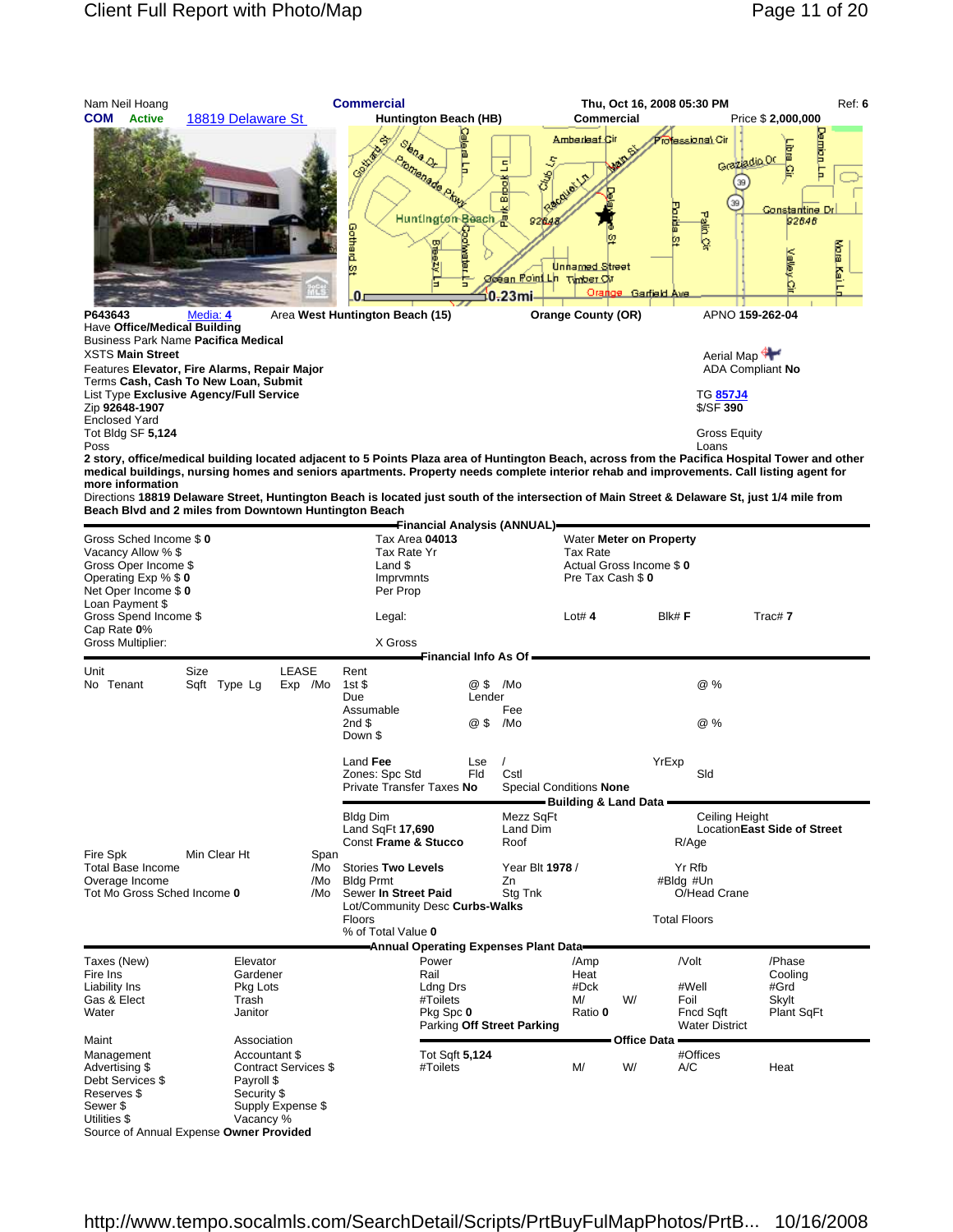| $\,$ otal $\,$ 0 $\,$ |  |
|-----------------------|--|
|                       |  |

|                                 | Total \$0               |                               | <b>Contact Information-</b>     |                                                   |
|---------------------------------|-------------------------|-------------------------------|---------------------------------|---------------------------------------------------|
| This Report was created by:     |                         |                               |                                 |                                                   |
| Agent: Nam Neil<br>Hoang        | Phone: 714-289-<br>2254 | Mobile Ph: 714-686-1761       | Pager: 714-686-1761             |                                                   |
| Office: Mac 1<br><b>Funding</b> | Fax: 714-636-1978       | Email:<br>neilhoang@vahoo.com | Website:<br>www.BestHomeINC.com | <b>Blog WSite</b><br>www.TravelVietnamNetwork.com |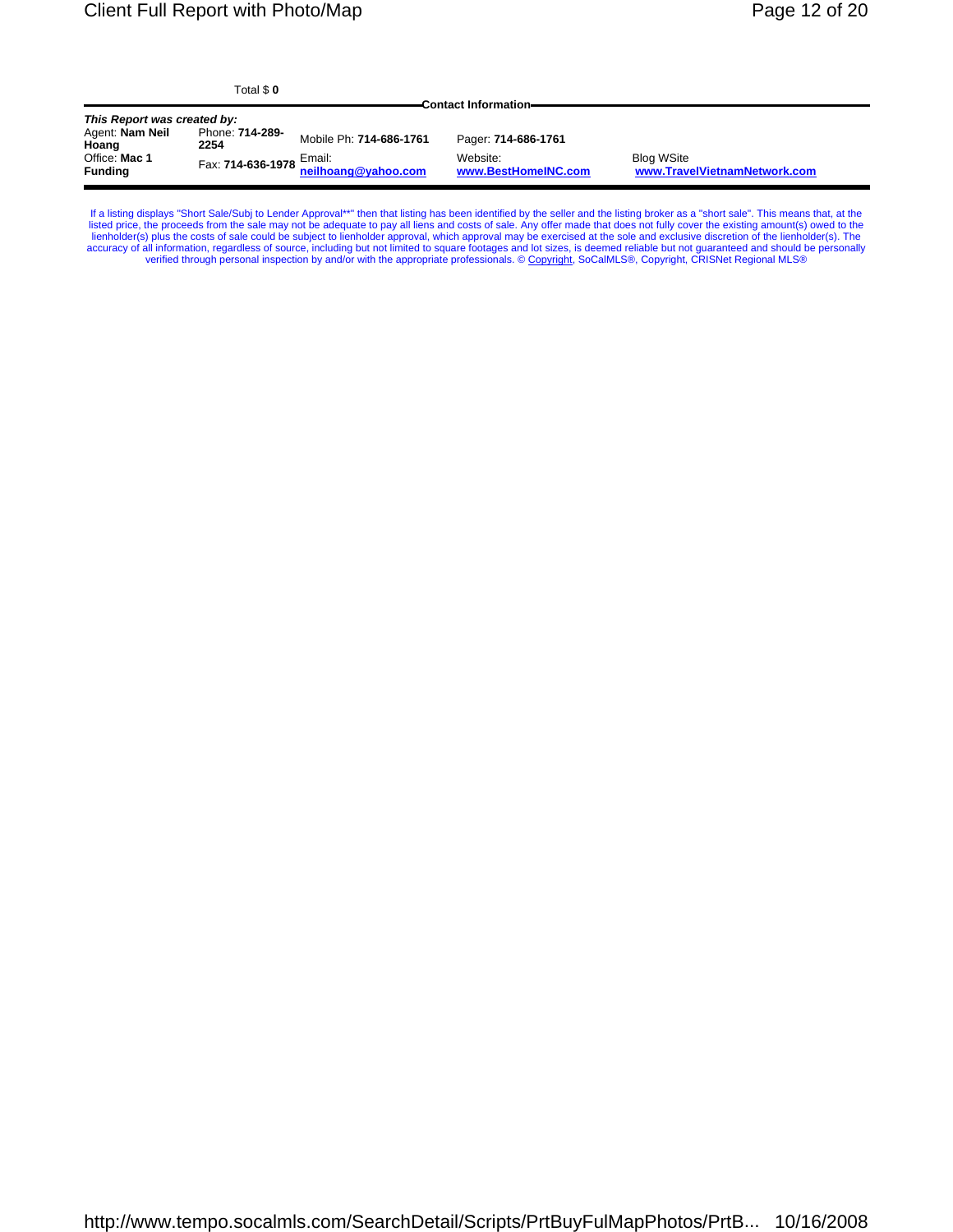| Nam Neil Hoang<br>COM                                                                                | <b>Active</b>                                                                                                           | 5702 Research Dr                                                                                                                                                                        |                           | <b>Commercial</b><br>Huntington Beach (HB)                                                                                                                                                     |                                                                                                       | <b>Commercial</b>                                                                                                            | Thu, Oct 16, 2008 05:30 PM                                        | Price \$ 2,100,000*                                                                                               | Ref: 7                                                                                                                            |
|------------------------------------------------------------------------------------------------------|-------------------------------------------------------------------------------------------------------------------------|-----------------------------------------------------------------------------------------------------------------------------------------------------------------------------------------|---------------------------|------------------------------------------------------------------------------------------------------------------------------------------------------------------------------------------------|-------------------------------------------------------------------------------------------------------|------------------------------------------------------------------------------------------------------------------------------|-------------------------------------------------------------------|-------------------------------------------------------------------------------------------------------------------|-----------------------------------------------------------------------------------------------------------------------------------|
|                                                                                                      |                                                                                                                         | No picture available.                                                                                                                                                                   |                           | Container Lo<br><u>Chemical.</u><br><u>Industrial Dr.</u><br><u> Producțion Dr.</u><br>0 E                                                                                                     | <b>Lidustry Ln</b><br>Research Dr<br>Ф<br>E<br>Crass Dr                                               | ணணமு<br>Computer LD<br>92649<br><b>Huntington Beach</b><br>Marina Park<br>0.27 <sub>mi</sub>                                 | Producer Ln<br><b>Bduct</b><br>Ë<br>Marina High School            | Marina Viking Way<br>Marina High                                                                                  | <u>Winslow Dr</u><br>Stone Cir<br><u>Aulgey Ln</u><br>Pwmouth Lo<br>Milton Gir<br>Willett Lo<br>Welde Gir<br>Royalist Dr<br>92647 |
| P651264<br>Have<br>Terms <b>SBA</b><br>Zip 92649-1617<br>Tot Bldg SF 11,250<br>Poss COE Plus 3       | <b>Business Park Name</b><br>XSTS Graham St /bolsa chica<br>Enclosed Yard Block Wall<br>Directions east of bolsa chica  | Media: 0<br>List Type Exclusive Right To Sell/Lease/Full Service<br>Well Maintained warehouse, 10 large offices, fenced yard,                                                           |                           | Area Northwest Huntington Beach (17)<br>Features Individual Electric Meter, Individual Gas Meter, Individual Water Meter                                                                       |                                                                                                       | <b>Orange County (OR)</b>                                                                                                    |                                                                   | APNO 145-404-10<br>Aerial Map<br><b>ADA Compliant No</b><br>TG 827E5<br>\$/SF 186<br><b>Gross Equity</b><br>Loans |                                                                                                                                   |
| Vacancy Allow % \$<br>Loan Payment \$<br>Cap Rate 0%<br>Gross Multiplier:                            | Gross Sched Income \$ 0<br>Gross Oper Income \$<br>Operating Exp % \$ 0<br>Net Oper Income \$0<br>Gross Spend Income \$ |                                                                                                                                                                                         |                           | Financial Analysis (ANNUAL)=<br><b>Tax Area 04016</b><br>Tax Rate Yr<br>Land \$<br>Imprvmnts<br>Per Prop<br>Legal:<br>X Gross                                                                  |                                                                                                       | Water<br><b>Tax Rate</b><br>Lot# $40$                                                                                        | Actual Gross Income \$ 0<br>Pre Tax Cash \$0<br>Blk#              | Trac# 7090                                                                                                        |                                                                                                                                   |
| Unit<br>No Tenant                                                                                    |                                                                                                                         | Size<br>Sqft Type Lg                                                                                                                                                                    | LEASE<br>Exp /Mo          | Rent<br>1st $$$<br>Due<br>Assumable<br>2nd \$<br>Down \$<br>Land Fee<br>Zones: Spc Std                                                                                                         | Financial Info As Of -<br>@\$<br>/Mo<br>Lender<br>Fee<br>@\$<br>/Mo<br>Lse<br>$\prime$<br>Fld<br>Cstl |                                                                                                                              | YrExp                                                             | @%<br>@%<br>Sld                                                                                                   |                                                                                                                                   |
| Fire Spk<br><b>Total Base Income</b><br>Overage Income                                               | Tot Mo Gross Sched Income 0                                                                                             | Min Clear Ht 16                                                                                                                                                                         | Span<br>/Mo<br>/Mo<br>/Mo | Private Transfer Taxes No<br><b>Bldg Dim</b><br>Land SqFt 18,550<br>Const Concrete<br>Stories<br><b>Bldg Prmt</b><br>Sewer<br>Lot/Community Desc<br>Floors Concrete Slab<br>% of Total Value 0 | Land Dim<br>Zn<br>Stg Tnk                                                                             | <b>Special Conditions None</b><br><b>Building &amp; Land Data</b><br>Mezz SqFt<br>Roof Flat Tile<br>Year Blt 1973 / Assessor | R/Age<br>#Bldg #Un 1<br><b>Total Floors 1</b>                     | Ceiling Height<br>Yr Rfb<br>O/Head Crane                                                                          | LocationIndustrial District                                                                                                       |
| Taxes (New)<br>Fire Ins<br>Liability Ins<br>Gas & Elect<br>Water                                     |                                                                                                                         | Elevator<br>Gardener<br>Pkg Lots<br>Trash<br>Janitor                                                                                                                                    |                           | Annual Operating Expenses Plant Data=<br>Power<br>Rail No<br>Ldng Drs 3<br>#Toilets<br>Pkg Spc 20<br>Parking Driveway - Concrete                                                               |                                                                                                       | /Amp<br>Heat<br>#Dck<br>M/1<br>W/1<br>Ratio 1.8                                                                              | /Volt<br>#Well<br>Foil<br>Fncd Sqft 1000<br><b>Water District</b> |                                                                                                                   | /Phase<br>Cooling<br>#Grd<br>Skylt<br>Plant SqFt                                                                                  |
| Maint<br>Management<br>Advertisina \$<br>Debt Services \$<br>Reserves \$<br>Sewer \$<br>Utilities \$ |                                                                                                                         | Association<br>Accountant \$<br><b>Contract Services \$</b><br>Payroll \$<br>Security \$<br>Supply Expense \$<br>Vacancy %<br>Source of Annual Expense Accountant Provided<br>Total \$0 |                           | Tot Sqft 11,250<br>#Toilets                                                                                                                                                                    | Contact Information=                                                                                  | M/1<br>W/1                                                                                                                   | Office Data -<br>#Offices<br>A/C                                  |                                                                                                                   | Heat                                                                                                                              |

*This Report was created by:*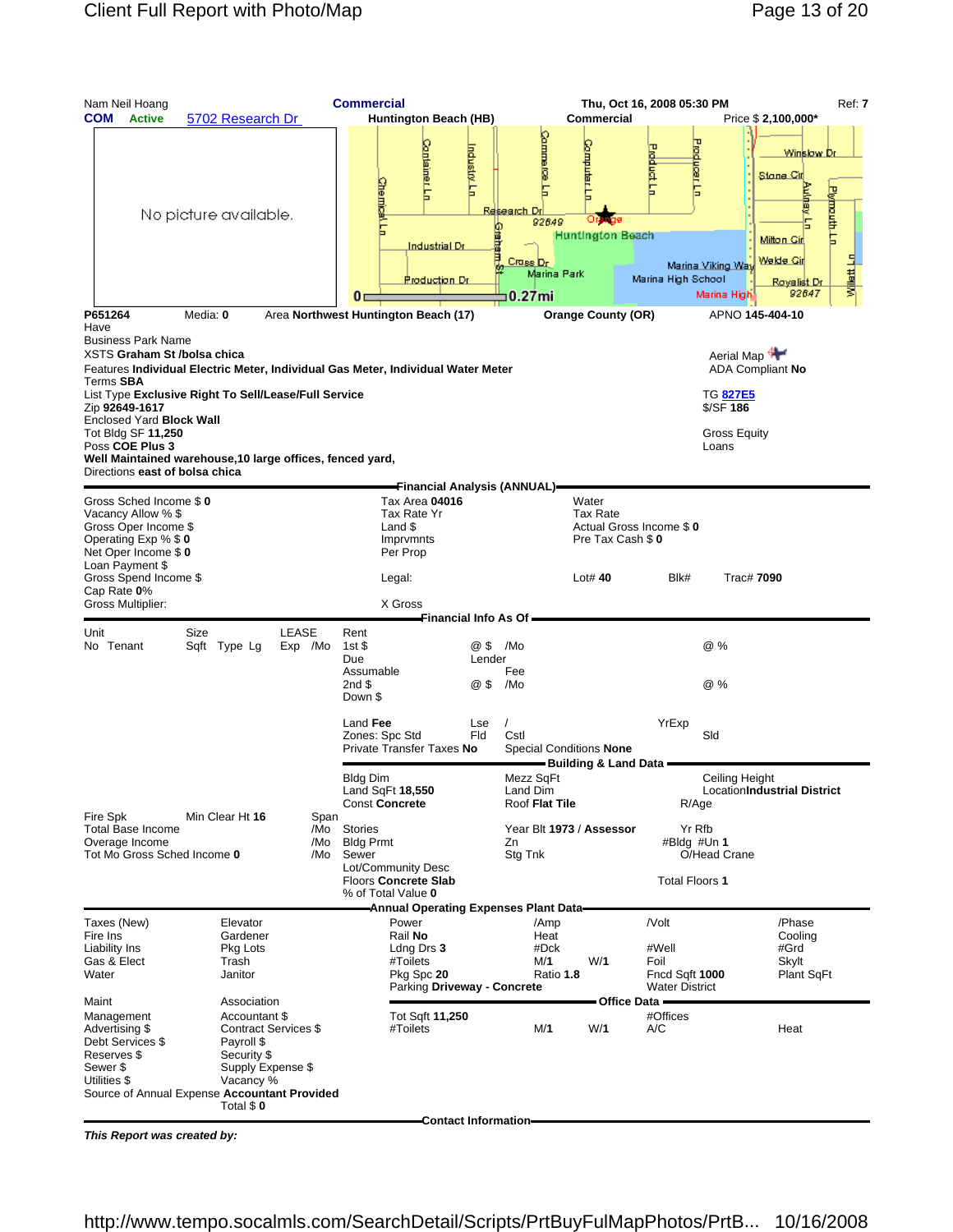| Agent: <b>Nam Neil</b><br>Hoang | Phone: 714-289-<br>2254 | Mobile Ph: 714-686-1761                                                                         | Pager: 714-686-1761             |                                                   |
|---------------------------------|-------------------------|-------------------------------------------------------------------------------------------------|---------------------------------|---------------------------------------------------|
| Office: Mac 1<br>Funding        |                         | - Fax: <b>714-636-1978</b> Email:<br>- ۳۰۰۰ Eax: <b>714-636-1978</b> <u>neilhoang@yahoo.com</u> | Website:<br>www.BestHomeINC.com | <b>Blog WSite</b><br>www.TravelVietnamNetwork.com |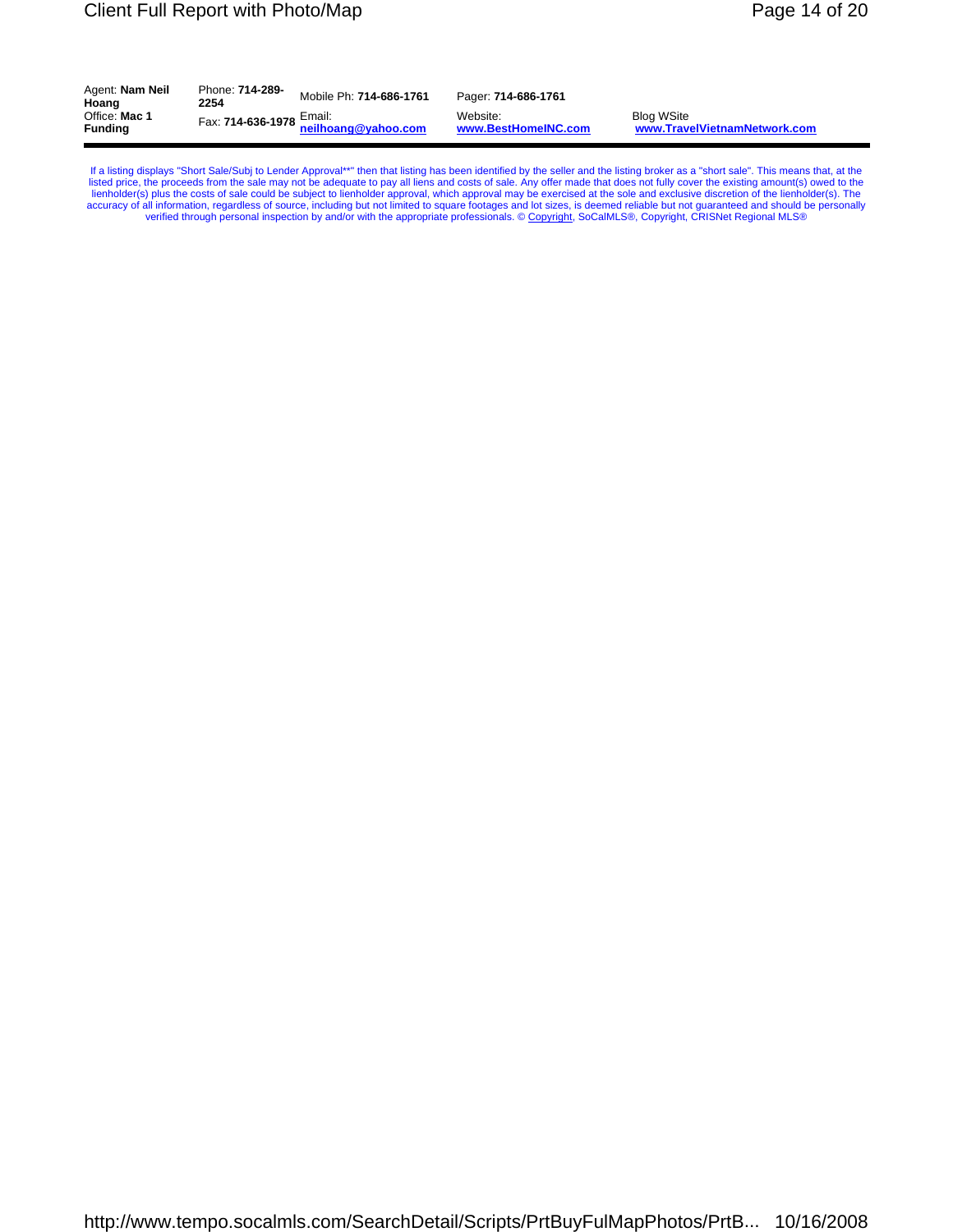

| Gross Scried Income \$ 12,000<br>Vacancy Allow % \$<br>Gross Oper Income \$<br>Operating Exp % \$12,000<br>Net Oper Income \$12,000<br>Loan Payment \$0 |              |                                                                           |         |                           | Tax Area <b>04007</b><br>Tax Rate Yr<br>Land \$<br>Imprymnts<br>Per Prop                                                                        |                                                                                     |                                                 | <i>vvater District/Public</i><br><b>Tax Rate</b><br>Actual Gross Income \$12,000<br>Pre Tax Cash \$ 0 |                                                                               |                                                  |  |
|---------------------------------------------------------------------------------------------------------------------------------------------------------|--------------|---------------------------------------------------------------------------|---------|---------------------------|-------------------------------------------------------------------------------------------------------------------------------------------------|-------------------------------------------------------------------------------------|-------------------------------------------------|-------------------------------------------------------------------------------------------------------|-------------------------------------------------------------------------------|--------------------------------------------------|--|
| Gross Spend Income \$<br>Cap Rate 0.48%                                                                                                                 |              |                                                                           |         |                           | Legal:                                                                                                                                          |                                                                                     | Lot# $2$                                        |                                                                                                       | Blk#                                                                          | <b>Trac#44</b>                                   |  |
| Gross Multiplier: 208.33                                                                                                                                |              |                                                                           |         |                           | X Gross                                                                                                                                         |                                                                                     |                                                 |                                                                                                       |                                                                               |                                                  |  |
|                                                                                                                                                         |              |                                                                           |         |                           |                                                                                                                                                 | <del>– F</del> inancial Info As Of <del>–</del>                                     |                                                 |                                                                                                       |                                                                               |                                                  |  |
| Unit                                                                                                                                                    | Size         |                                                                           | LEASE   |                           | Rent                                                                                                                                            |                                                                                     |                                                 |                                                                                                       |                                                                               |                                                  |  |
| No Tenant                                                                                                                                               | Sqft Type Lg |                                                                           | Exp /Mo |                           | 1st $$$<br>Due                                                                                                                                  | @\$<br>Lender                                                                       | /Mo                                             |                                                                                                       |                                                                               | @%                                               |  |
|                                                                                                                                                         |              |                                                                           |         |                           | Assumable<br>2nd \$<br>Down \$                                                                                                                  | @\$                                                                                 | Fee<br>/Mo                                      |                                                                                                       |                                                                               | @%                                               |  |
|                                                                                                                                                         |              |                                                                           |         |                           | Land Lease<br>Zones: Spc Std<br>Private Transfer Taxes No                                                                                       | Lse 11720<br>Fld                                                                    | /Year<br>Cstl<br><b>Special Conditions None</b> | Building & Land Data =                                                                                | <b>YrExp 2069</b><br>Sld                                                      |                                                  |  |
|                                                                                                                                                         |              |                                                                           |         |                           | <b>Bldg Dim</b><br>Land SqFt 38<br><b>Const Stucco/Wood</b>                                                                                     |                                                                                     | Mezz SqFt<br>Land Dim<br>Roof Other             |                                                                                                       | $R/Aq$ e                                                                      | Ceiling Height<br>LocationShopping Center        |  |
| Fire Spk No<br><b>Total Base Income</b><br>Overage Income<br>Tot Mo Gross Sched Income 12,000                                                           | Min Clear Ht |                                                                           |         | Span<br>/Mo<br>/Mo<br>/Mo | <b>Stories One Level</b><br><b>Bldg Prmt</b><br>Sewer In, Connected & Paid<br>Lot/Community Desc<br>Floors Concrete Slab<br>% of Total Value 20 |                                                                                     | Year Blt 1975 / Assessor<br>Zn<br>Stg Tnk       |                                                                                                       | Yr Rfb<br>#Bldg 2 #Un<br><b>Total Floors</b>                                  | O/Head Crane No                                  |  |
|                                                                                                                                                         |              |                                                                           |         |                           |                                                                                                                                                 |                                                                                     | Annual Operating Expenses Plant Data-           |                                                                                                       |                                                                               |                                                  |  |
| Taxes (New)<br>Fire Ins<br>Liability Ins<br>Gas & Elect<br>Water<br>Maint                                                                               |              | Elevator<br>Gardener<br>Pkg Lots<br>Trash<br>Janitor<br>Association       |         |                           |                                                                                                                                                 | Power<br>Rail No<br>Ldng Drs<br>#Toilets<br>Pkg Spc 32<br>Parking Driveway - Pavers | /Amp<br>Heat<br>#Dck<br>M/                      | W/14<br>Ratio 2.2                                                                                     | /Volt<br>#Well<br>Foil<br>Fncd Sqft<br><b>Water District</b><br>Office Data = | /Phase<br>Cooling<br>#Grd<br>Skylt<br>Plant SqFt |  |
| Management<br>Advertising \$<br>Debt Services \$<br>Reserves \$                                                                                         |              | Accountant \$<br><b>Contract Services \$</b><br>Payroll \$<br>Security \$ |         |                           |                                                                                                                                                 | Tot Sqft 14,725<br>#Toilets                                                         | M/                                              | W/                                                                                                    | #Offices<br>A/C                                                               | Heat                                             |  |

http://www.tempo.socalmls.com/SearchDetail/Scripts/PrtBuyFulMapPhotos/PrtB... 10/16/2008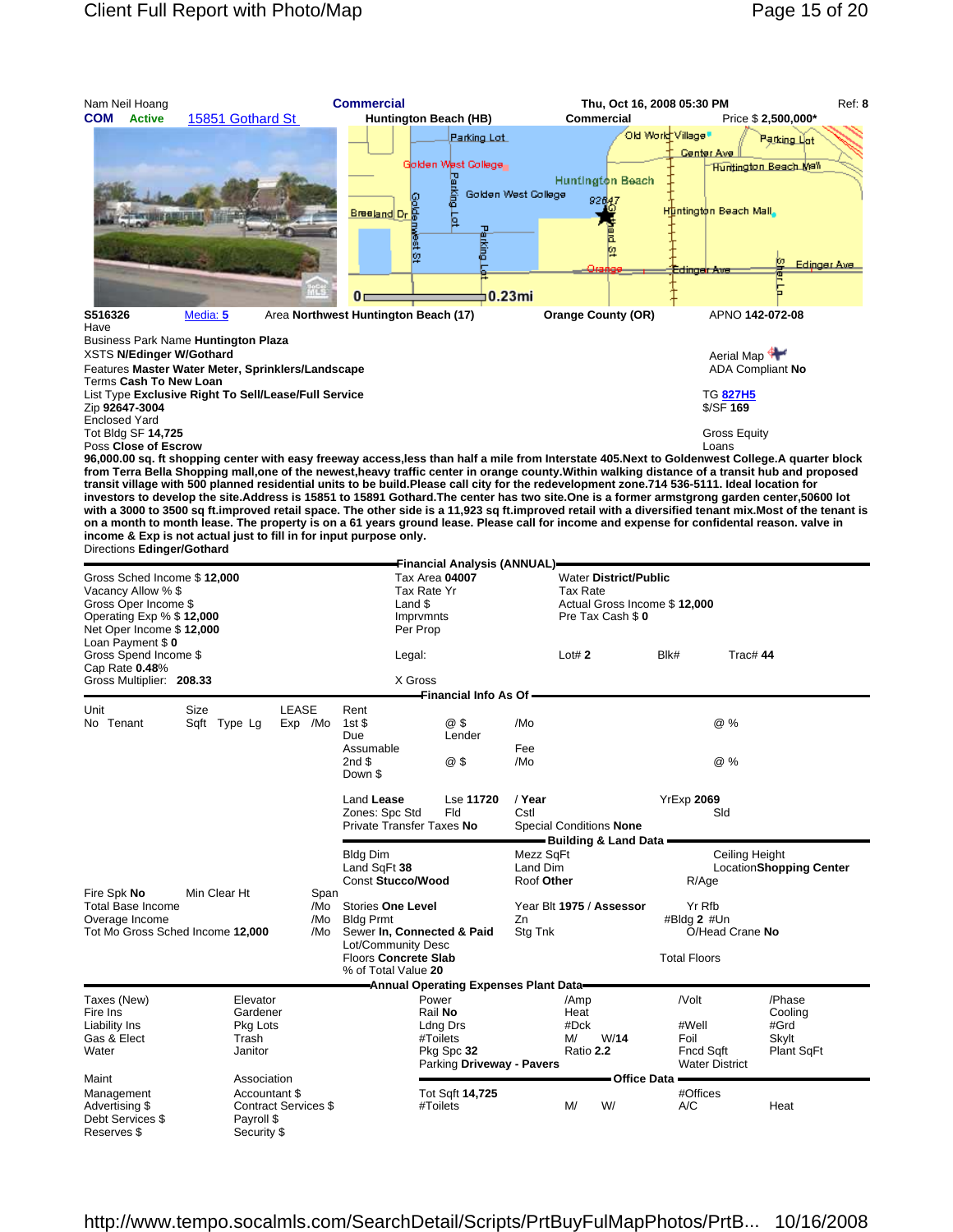| Sewer \$     | Supply Expense \$                       |
|--------------|-----------------------------------------|
| Utilities \$ | Vacancy %                               |
|              | Source of Annual Expense Owner Provided |
|              | Total \$ 220,000                        |

|                                 | $1$ VIII V LLVIVIV      |                                                        |                                 |                                                   |  |  |  |  |  |  |
|---------------------------------|-------------------------|--------------------------------------------------------|---------------------------------|---------------------------------------------------|--|--|--|--|--|--|
| <b>Contact Information-</b>     |                         |                                                        |                                 |                                                   |  |  |  |  |  |  |
|                                 |                         |                                                        |                                 |                                                   |  |  |  |  |  |  |
| This Report was created by:     |                         |                                                        |                                 |                                                   |  |  |  |  |  |  |
| Agent: Nam Neil<br>Hoang        | Phone: 714-289-<br>2254 | Mobile Ph: 714-686-1761                                | Pager: 714-686-1761             |                                                   |  |  |  |  |  |  |
| Office: Mac 1<br><b>Funding</b> |                         | Fax: 714-636-1978 Email:<br><u>neilhoang@yahoo.com</u> | Website:<br>www.BestHomeINC.com | <b>Blog WSite</b><br>www.TravelVietnamNetwork.com |  |  |  |  |  |  |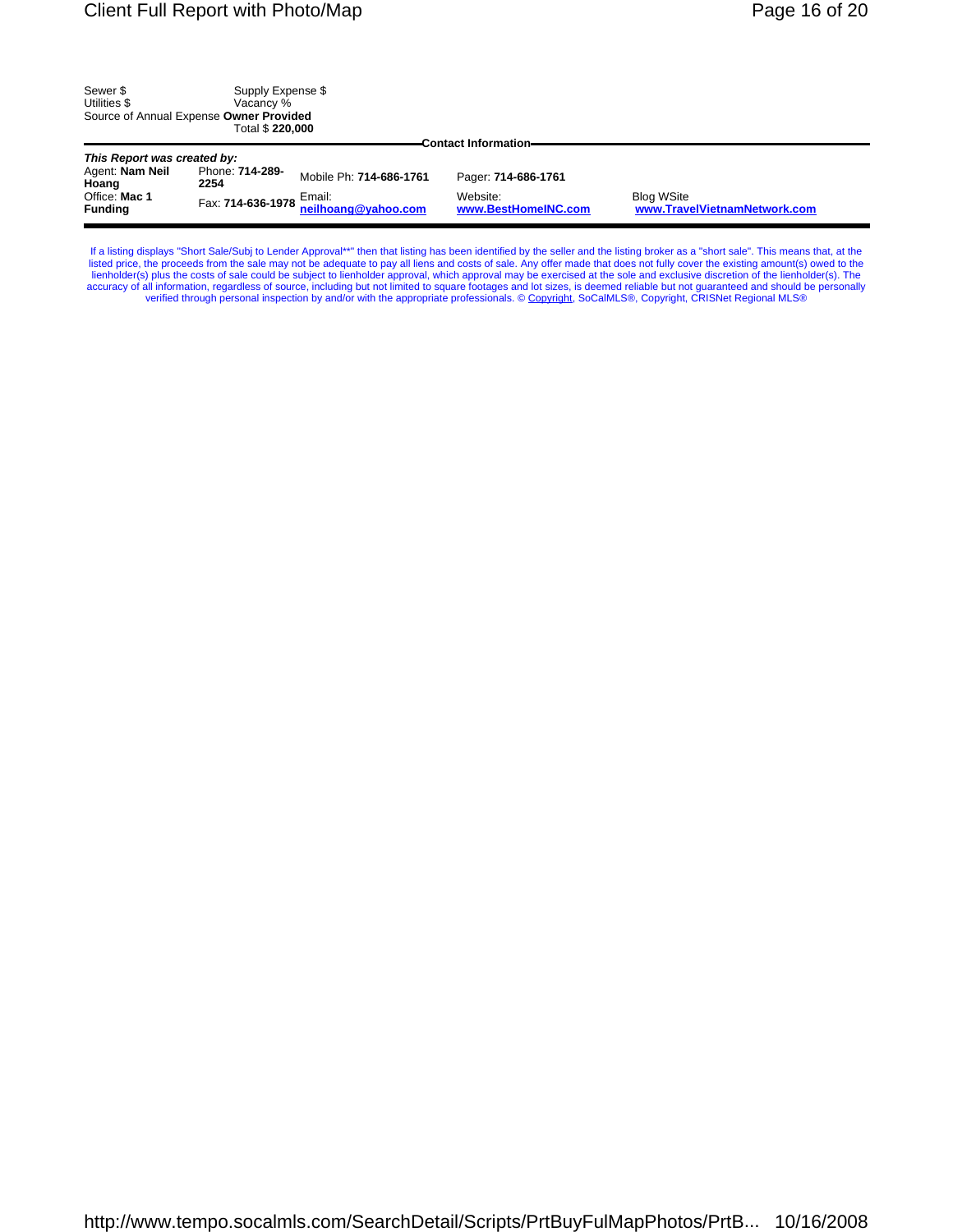

Contract Services \$ #Toilets M/14 W/ A/C **Y** Heat **Forced Air**<br>Payroll \$

Management Accountant \$ Tot Sqft **11,475** #Offices

Debt Services \$

Reserves \$ Security \$ Sewer \$ Supply Expense \$ Utilities \$ Vacancy % Source of Annual Expense **Owner Provided**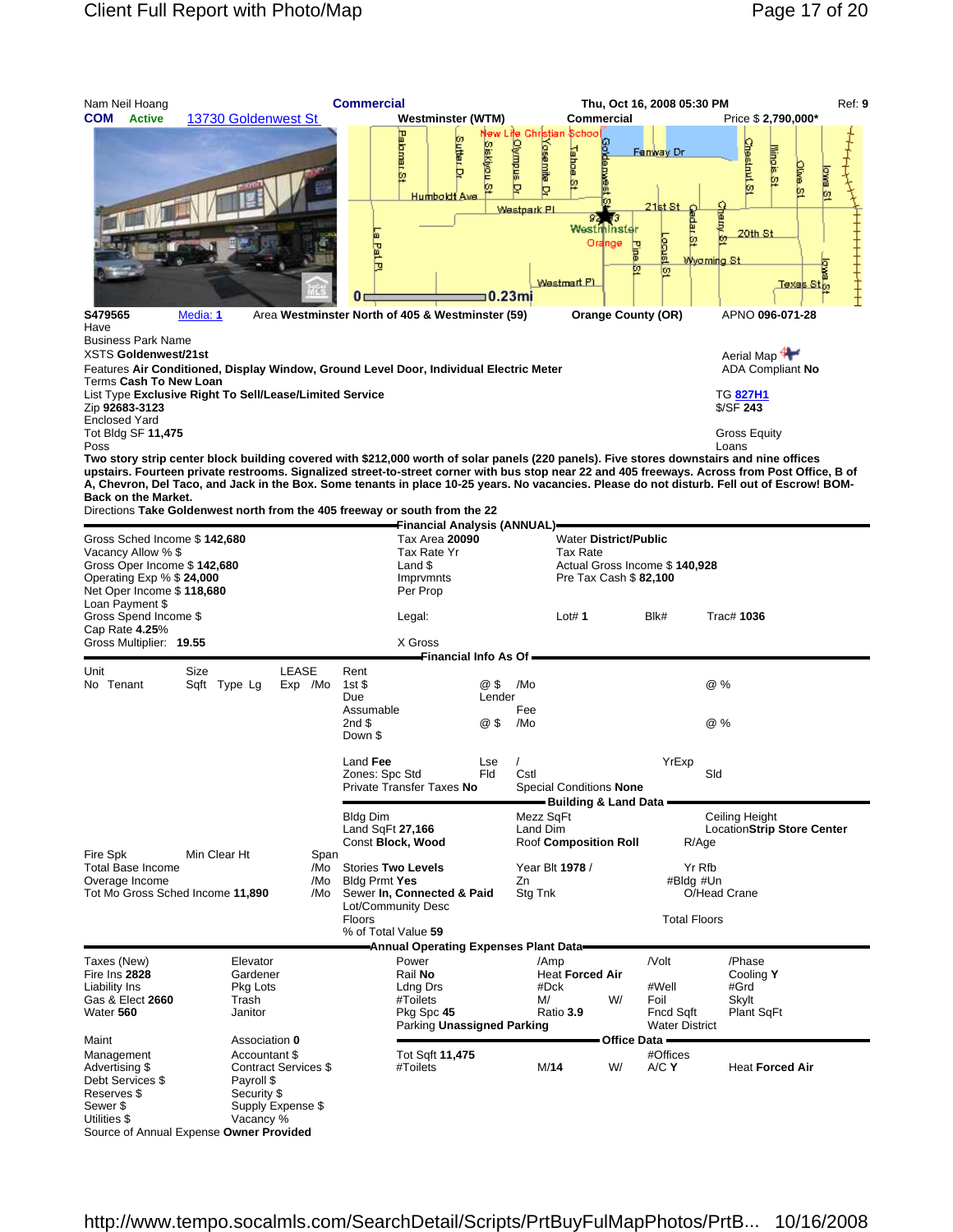Total \$ **36,200**

|                                 | יש⊿. טע וואטו           |                                                                              |                                 |                                                   |  |  |  |  |  |
|---------------------------------|-------------------------|------------------------------------------------------------------------------|---------------------------------|---------------------------------------------------|--|--|--|--|--|
| <b>Contact Information=</b>     |                         |                                                                              |                                 |                                                   |  |  |  |  |  |
|                                 |                         |                                                                              |                                 |                                                   |  |  |  |  |  |
| This Report was created by:     |                         |                                                                              |                                 |                                                   |  |  |  |  |  |
| Agent: Nam Neil<br>Hoang        | Phone: 714-289-<br>2254 | Mobile Ph: 714-686-1761                                                      | Pager: 714-686-1761             |                                                   |  |  |  |  |  |
| Office: Mac 1<br><b>Funding</b> |                         | Fax: <b>714-636-1978</b> Elligin.<br><mark>ne<u>ilhoang@yahoo.com</u></mark> | Website:<br>www.BestHomeINC.com | <b>Blog WSite</b><br>www.TravelVietnamNetwork.com |  |  |  |  |  |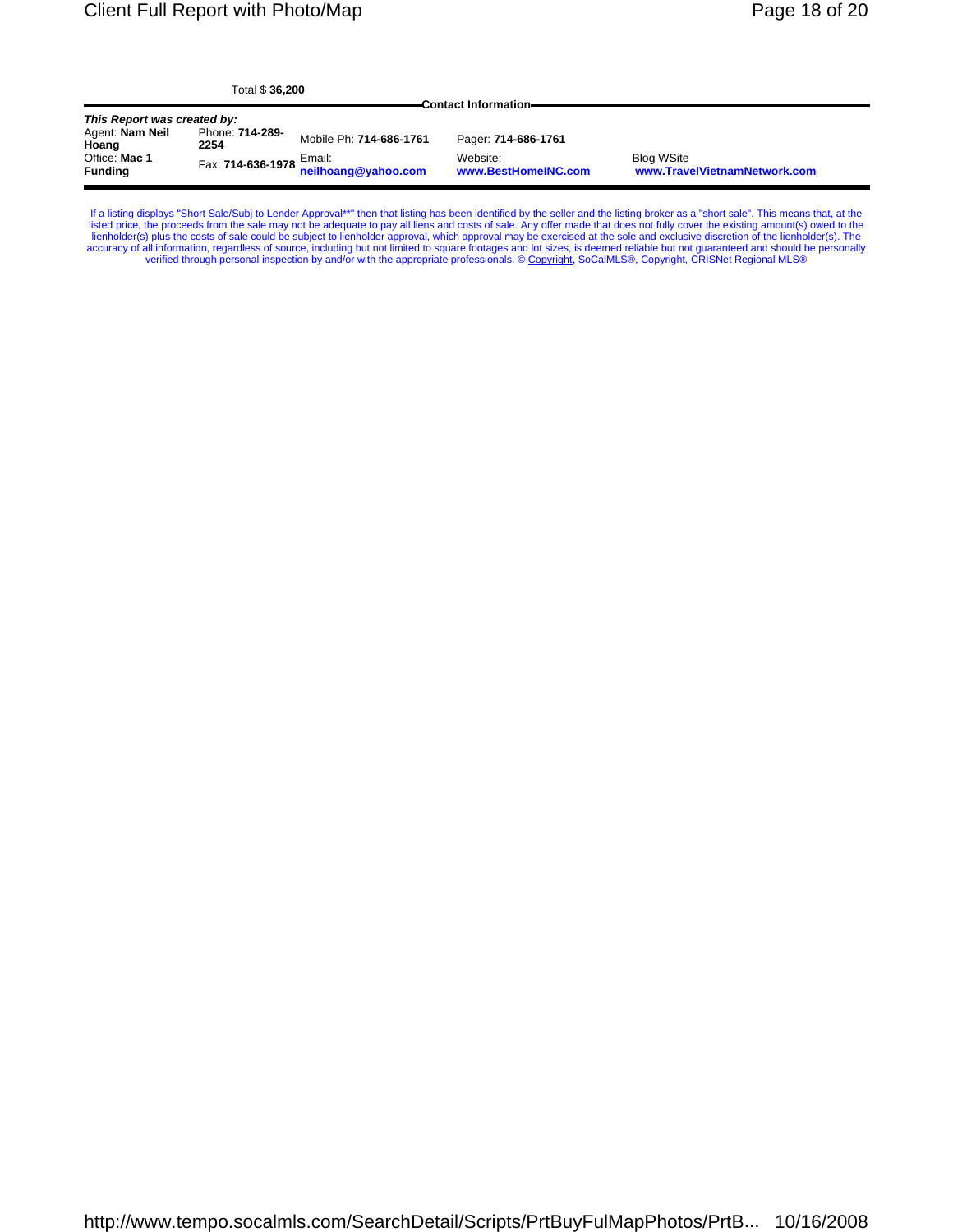

**3-Year New Remodeled & up-graded sharp 9-Room Motel within well-known Area:'DOWN TOWN Huntington Beach',Best Investment in the region,potential to grown. Near Hyatt Hotel,Hilton Water Front Hotel,Seacliff Country Club, Beautiful Beaches.All rooms have Refrigerator and Microwave Owen. VALUE IN LAND too!(2 lots: approximately 25ft x 100ft each)**

Directions **From Long Beach, Sunset Beach go South on PCH,hotel at corner of 8th&PCH on the left side(few small block to down town HB). From Newport Beach go North PCH,pass Main(down town HB),on your Right at corner of 8th & PCH. The Huntington Surf INN.**

|                                                                                                                                                        |      |                                                            |       |                           |                                                   | Financial Analysis (ANNUAL)————                                |                   |                                                                                                            |               |                                                 |                                   |
|--------------------------------------------------------------------------------------------------------------------------------------------------------|------|------------------------------------------------------------|-------|---------------------------|---------------------------------------------------|----------------------------------------------------------------|-------------------|------------------------------------------------------------------------------------------------------------|---------------|-------------------------------------------------|-----------------------------------|
| Gross Sched Income \$210,000<br>Vacancy Allow % \$<br>Gross Oper Income \$<br>Operating Exp % \$33,000<br>Net Oper Income \$177,000<br>Loan Payment \$ |      |                                                            |       |                           |                                                   | Tax Area<br>Tax Rate Yr<br>$Land$ $$$<br>Imprymnts<br>Per Prop |                   | <b>Water District/Public</b><br><b>Tax Rate</b><br>Actual Gross Income \$165,248<br>Pre Tax Cash \$ 11,752 |               |                                                 |                                   |
| Gross Spend Income \$<br>Cap Rate 5.45%                                                                                                                |      |                                                            |       |                           |                                                   | Legal:                                                         |                   | Lot# $*$                                                                                                   | Blk#          | Trac# $0$                                       |                                   |
| Gross Multiplier: 15.48                                                                                                                                |      |                                                            |       |                           |                                                   | X Gross                                                        |                   |                                                                                                            |               |                                                 |                                   |
|                                                                                                                                                        |      |                                                            |       |                           |                                                   | <del>F</del> inancial Info As Of <del>–</del>                  |                   |                                                                                                            |               |                                                 |                                   |
| Unit<br>No Tenant                                                                                                                                      | Size | Sqft Type Lg                                               | LEASE | Exp /Mo                   | Rent<br>$1st\$<br>Due                             |                                                                | @ \$<br>Lender    | /Mo                                                                                                        |               |                                                 | @%                                |
|                                                                                                                                                        |      |                                                            |       |                           | Assumable<br>2nd \$<br>Down \$                    |                                                                | @ \$              | Fee<br>/Mo                                                                                                 |               | @%                                              |                                   |
|                                                                                                                                                        |      |                                                            |       |                           | Land Fee<br>Zones: Spc Std                        | Private Transfer Taxes No                                      | Lse<br><b>Fld</b> | Cstl<br>Special Conditions None<br>- Building & Land Data                                                  |               | YrExp                                           | Sld                               |
|                                                                                                                                                        |      |                                                            |       |                           | <b>Bldg Dim</b><br>Land SqFt 5,375<br>Const Other |                                                                |                   | Mezz SqFt<br>Land Dim 50x107.5<br>Roof Other                                                               |               | R/Age                                           | Ceiling Height<br>Location Corner |
| Fire Spk<br><b>Total Base Income</b><br>Overage Income<br>Tot Mo Gross Sched Income 17,500                                                             |      | Min Clear Ht                                               |       | Span<br>/Mo<br>/Mo<br>/Mo | <b>Bldg Prmt</b>                                  | <b>Stories Two Levels</b><br>Sewer In, Connected & Paid        |                   | Year Blt 1976 / Estimated<br>Zn<br>Stg Tnk                                                                 |               | <b>Yr Rfb 2004</b><br>#Bldg #Un<br>O/Head Crane |                                   |
|                                                                                                                                                        |      |                                                            |       |                           | Floors Other                                      | Lot/Community Desc<br>% of Total Value 90                      |                   |                                                                                                            |               | <b>Total Floors</b>                             |                                   |
|                                                                                                                                                        |      |                                                            |       |                           |                                                   | Annual Operating Expenses Plant Data-                          |                   |                                                                                                            |               |                                                 |                                   |
| Taxes (New)<br>Fire Ins                                                                                                                                |      | Elevator<br>Gardener                                       |       |                           |                                                   | Power<br>Rail                                                  |                   | /Amp<br>Heat                                                                                               |               | /Volt                                           | /Phase<br>Cooling                 |
| Liability Ins<br>Gas & Elect                                                                                                                           |      | Pkg Lots<br>Trash                                          |       |                           |                                                   | Ldng Drs<br>#Toilets                                           |                   | #Dck<br>M/                                                                                                 | W/            | #Well<br>Foil                                   | #Grd<br>Skylt                     |
| Water                                                                                                                                                  |      | Janitor                                                    |       |                           |                                                   | Pkg Spc 11<br>Parking Covered/Subterranean                     |                   | Ratio 3.6                                                                                                  |               | Fncd Sqft<br><b>Water District</b>              | Plant SqFt                        |
| Maint                                                                                                                                                  |      | Association                                                |       |                           |                                                   |                                                                |                   |                                                                                                            | Office Data - |                                                 |                                   |
| Management<br>Advertising \$<br>Debt Services \$                                                                                                       |      | Accountant \$<br><b>Contract Services \$</b><br>Payroll \$ |       |                           |                                                   | Tot Sqft 3,017<br>#Toilets                                     |                   | M/                                                                                                         | W/            | #Offices<br>A/C                                 | Heat                              |
| Reserves \$<br>Sewer \$<br>Utilities \$                                                                                                                |      | Security \$<br>Supply Expense \$<br>Vacancy %              |       |                           |                                                   |                                                                |                   |                                                                                                            |               |                                                 |                                   |
| Source of Annual Expense Accountant Provided                                                                                                           |      |                                                            |       |                           |                                                   |                                                                |                   |                                                                                                            |               |                                                 |                                   |